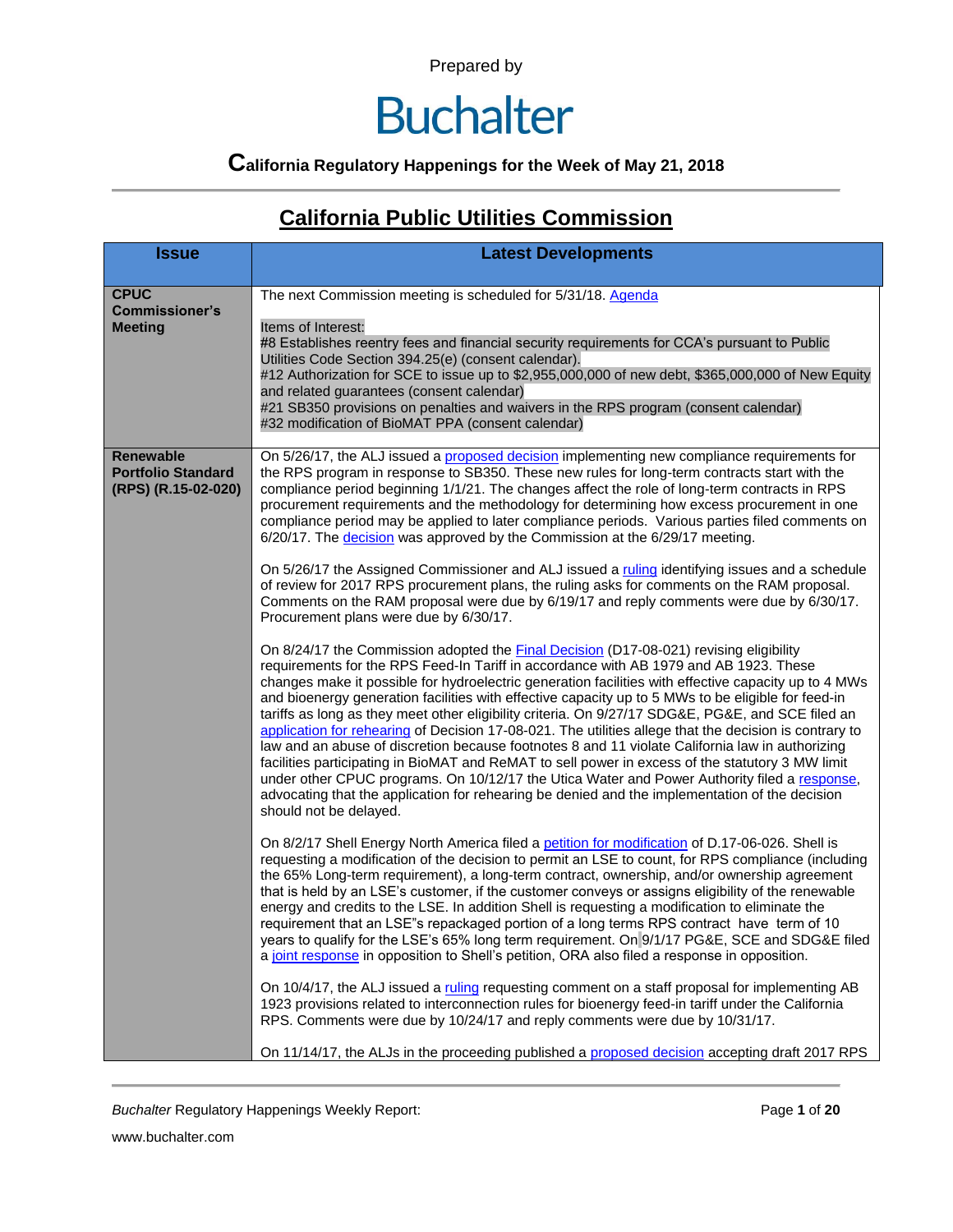

### **California Regulatory Happenings for the Week of May 21, 2018**

|                                                                                       | procurement plans, including the related solicitation protocols filed by PG&E, SCE and SDG&E.<br>The proposed decision approves the request by PG&E, SCE and SDG&E to forgo holding a 2017<br>RPS solicitation and authorizes the utilities to conduct solicitations for the short-term (5 years or<br>less), sales of RPS volumes during the timeframe covered by the 2017 RPS Procurement Plans.<br>The utilities are still required to submit Tier 1 Advice Letters for Commission approval of short-term<br>sales resulting from a solicitation. In addition the decision approves the request of the utilities to<br>engage in bilateral transactions to sell RPS volumes, subject to the Commission review and<br>approval via the Tier 3 Advice Letter process. The decision also approves the 2017 RPS<br>Procurement plans filed by several small and multi-jurisdictional utilities, CCAs and ESPs. On<br>12/14/17 the decision was adopted by the Commission. |
|---------------------------------------------------------------------------------------|--------------------------------------------------------------------------------------------------------------------------------------------------------------------------------------------------------------------------------------------------------------------------------------------------------------------------------------------------------------------------------------------------------------------------------------------------------------------------------------------------------------------------------------------------------------------------------------------------------------------------------------------------------------------------------------------------------------------------------------------------------------------------------------------------------------------------------------------------------------------------------------------------------------------------------------------------------------------------|
|                                                                                       | On 1/4/18 the ALJ issued a ruling requesting comments on how SB350 impacts determination of<br>RPS penalties for noncompliance with and waivers of RPS procurement requirements to inform a<br>future Commission decision on revisions to RPS enforcement rules in light of SB350. The ruling<br>identifies various issues for comment. On 1/12/18 the ALJ extended the comment deadline to<br>2/1/18 and reply comments to 2/12/18.                                                                                                                                                                                                                                                                                                                                                                                                                                                                                                                                     |
|                                                                                       | On 1/12/18 Direct Energy Business, LLC, and on 1/19/18 Gexa Energy California, LLC and Liberty<br>Power Holdings, LLC, filed motions requesting waiver of their respective RPS procurement<br>requirements for compliance period one. Comments were due by 2/26/18. On 3/8/18 Direct<br>Energy Business, LLC withdrew its motion for a waiver.                                                                                                                                                                                                                                                                                                                                                                                                                                                                                                                                                                                                                           |
|                                                                                       | On 4/16/18 the Assigned Commissioner issued a ruling requesting party comments on proposed<br>modifications of language in Sections 4.1 and 4.2 of the Biomat Power Purchase Agreement.<br>Comments were due by 4/26/18.                                                                                                                                                                                                                                                                                                                                                                                                                                                                                                                                                                                                                                                                                                                                                 |
|                                                                                       | On 5/1/18 the ALJ issued a proposed decision implementing SB350 provisions on penalties and<br>waivers in the RPS program and denying Shell Energy North America's petition for modification of<br>D.17-06-026. The decision maintains the existing RPS penalty scheme and integrates changes<br>made by SB350 into the current RPS waiver scheme. The earliest the decision can be heard by<br>the Commission is 5/31/18.                                                                                                                                                                                                                                                                                                                                                                                                                                                                                                                                               |
|                                                                                       | On 5/14/18 the ALJ issued a proposed decision modifying Sections 4.1 and 4.2 of the Bioenergy<br>market adjusting tariff power purchase agreement previously approved in D.15-09-004. The item is<br>currently on the agenda for the 5/31/18 Commission meeting.                                                                                                                                                                                                                                                                                                                                                                                                                                                                                                                                                                                                                                                                                                         |
| OIR to adopt rules<br>and procedures<br>governing<br><b>Commission-</b>               | On 5/15/17 the Assigned Commissioner issued a proposed decision approving the Natural Gas<br>Leak Abatement Program consistent with SB1371. Comments were due by 6/4/17. The decision<br>(D.17-06-015) was signed by the Commission on 6/15/17.                                                                                                                                                                                                                                                                                                                                                                                                                                                                                                                                                                                                                                                                                                                          |
| regulated natural<br>gas pipelines and<br>facilities to reduce<br>natural gas leakage | A workshop was held on 8/1/17 to discuss the development of a template for consistency in Best<br>practices compliance plans that will be required as part of the gas safety plans commencing<br>$3/15/18$ .                                                                                                                                                                                                                                                                                                                                                                                                                                                                                                                                                                                                                                                                                                                                                             |
| consisted with<br>SB1371 (R.15-01-<br>008)                                            | On 7/21/17 the ALJ issued a ruling providing notice of a prehearing conference on 8/24/17 and<br>directing joint pre-hearing conference statements. The purpose of the PHC was to discuss the<br>scope and procedural schedule of the second phase of the proceeding. A joint pre-hearing<br>conference statement was due by 8/18/17. (see email ruling correcting PHC date).                                                                                                                                                                                                                                                                                                                                                                                                                                                                                                                                                                                            |
|                                                                                       | On 9/20/17 the Commissioner issued an amended scoping ruling. The second phase of the<br>proceeding will focus on the following broad policy issues: 1) what data is necessary in order for<br>the CPUC to consider a "cost-effectiveness" framework in this proceeding; 2) how should the<br>CPUC's annual report requirements and 26 best practices be harmonized with information or                                                                                                                                                                                                                                                                                                                                                                                                                                                                                                                                                                                  |

**Buchalter Regulatory Happenings Weekly Report:** Page 2 of 20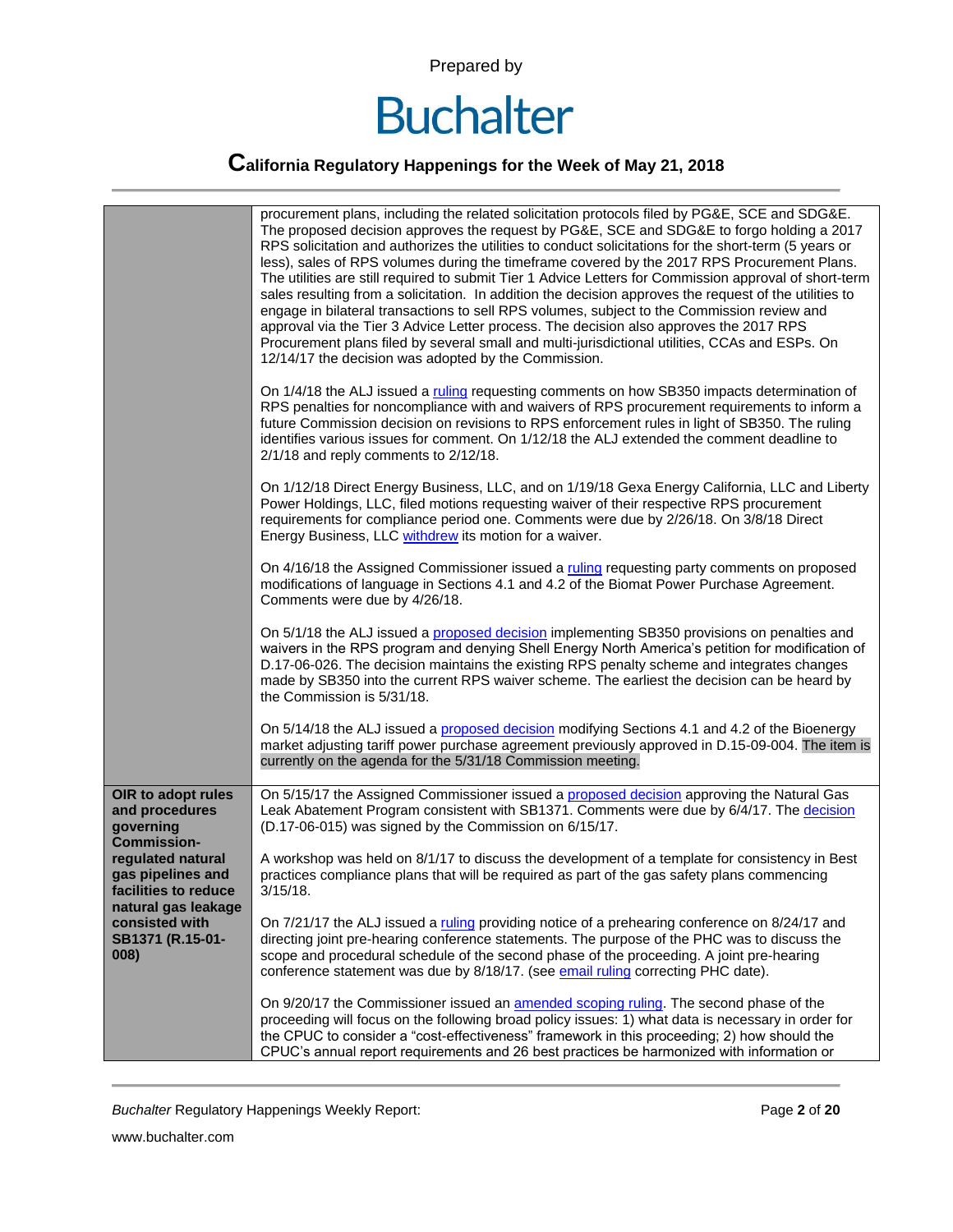

#### **California Regulatory Happenings for the Week of May 21, 2018**

|                                                                                                              | action required by other entities such as the PHMSA, DOGGR, ARB and local air quality<br>management districts; 3) pursuant to 975(f) how should rules and procedures including best<br>practices and repair standards developed in this proceeding be incorporated into the applicable<br>general orders; 4) how should ratemaking treatment for LUAF be structured and evaluated?<br>On 11/30/17 the ALJ issued a ruling entering the ARB and CPUC's joint staff annual report on<br>analysis of 6/16/17 Utilities' reports into the record. Comments are requested on 1) whether the<br>Joint staff annual report clearly illustrate the trends of findings based on CPUC/ARB staff's<br>analysis of the June 2017 reports, and 2) what are "lessons learned" from this reporting and<br>analysis process that were not identified by staff. Comments were due by 12/12/17. |
|--------------------------------------------------------------------------------------------------------------|-------------------------------------------------------------------------------------------------------------------------------------------------------------------------------------------------------------------------------------------------------------------------------------------------------------------------------------------------------------------------------------------------------------------------------------------------------------------------------------------------------------------------------------------------------------------------------------------------------------------------------------------------------------------------------------------------------------------------------------------------------------------------------------------------------------------------------------------------------------------------------|
| OIR to Develop an                                                                                            | On 10/7/16, the City of Lancaster, Sonoma Clean Power Authority, and Marin Clean Energy filed a                                                                                                                                                                                                                                                                                                                                                                                                                                                                                                                                                                                                                                                                                                                                                                               |
| <b>Electricity</b><br>Integrated<br><b>Resource Planning</b><br><b>Framework to</b><br><b>Coordinate and</b> | motion requesting that the Commission take official notice of future load growth among operational<br>CCA programs and the growing number of communities exploring CCA programs. On 10/24/16<br>SCE, SDG&E and PG&E filed a joint response requesting that the Commission deny the motion<br>as the facts presented in the motion are not currently relevant in the proceeding.                                                                                                                                                                                                                                                                                                                                                                                                                                                                                               |
| <b>Refine Long-Term</b><br><b>Procurement</b><br><b>Planning</b><br><b>Requirements</b>                      | On 12/21/16 the ALJ and Assigned Commissioner issued a ruling requesting comments on<br>disadvantaged communities and other aspects of SB350, and modifying the proceeding schedule.<br>Comments were due by 2/17/17 and reply comments were due 2/27/17.                                                                                                                                                                                                                                                                                                                                                                                                                                                                                                                                                                                                                     |
| (R16-02-007)                                                                                                 | On 1/12/17, a webinar was held by the Modeling Advisory Group to ensure that modeling work<br>undertaken by Energy Division and individual LSE's as part of the 2017 IRP is transparent and<br>objective.                                                                                                                                                                                                                                                                                                                                                                                                                                                                                                                                                                                                                                                                     |
|                                                                                                              | On 1/18/17, the ALJ issued a ruling seeking comment on assumptions and scenario for use in long<br>term planning in 2017, with emphasis on the CAISO Transmission Planning Process. Comments<br>were due by 2/3/17 and reply comments were due by 2/10/17.                                                                                                                                                                                                                                                                                                                                                                                                                                                                                                                                                                                                                    |
|                                                                                                              | On 2/23/17, the CPUC and the CEC hosted a joint workshop on GHG Target Setting for the<br>Integrated Resource Planning (IRP) Process.                                                                                                                                                                                                                                                                                                                                                                                                                                                                                                                                                                                                                                                                                                                                         |
|                                                                                                              | On 2/28/17 Commissioner Randolph issued a ruling adopting assumptions and one scenario for<br>use in long-term planning in 2017.                                                                                                                                                                                                                                                                                                                                                                                                                                                                                                                                                                                                                                                                                                                                              |
|                                                                                                              | On 5/1/17 the ALJ sent an email to the service letter informing parties that several workshops<br>scheduled in the CEC Integrated Policy Report process may be of interest to parties to this<br>proceeding. The first workshop was on 5/12/17.                                                                                                                                                                                                                                                                                                                                                                                                                                                                                                                                                                                                                               |
|                                                                                                              | On 5/16/17 the ALJ issued a ruling seeking comment from parties on a staff proposal titled<br>"Proposal for Implementing Integrated Resource Planning at the CPUC: An Energy Division Staff<br>Proposal." The ruling formally enters the proposal into the record. Comments were due by 6/14/17<br>and reply comments were due by 6/26/17                                                                                                                                                                                                                                                                                                                                                                                                                                                                                                                                     |
|                                                                                                              | CPUC Energy Division staff held a webinar on the proposal for implementing IRP at the CPUC on<br>$6/7/17$ .                                                                                                                                                                                                                                                                                                                                                                                                                                                                                                                                                                                                                                                                                                                                                                   |
|                                                                                                              | On 6/13/17 the ALJ issued a ruling modifying the schedule of the proceeding. The ruling extended<br>the initial comment period on the IRP Staff Proposal to June 28, 2017 and reply comments to July<br>12, 2017.                                                                                                                                                                                                                                                                                                                                                                                                                                                                                                                                                                                                                                                             |
|                                                                                                              | On 7/19/17 the ALJ noticed two modeling workshops. The first workshop was on 7/27/17 and<br>allowed parties to ask clarifying questions and provide preliminary feedback on the first set of                                                                                                                                                                                                                                                                                                                                                                                                                                                                                                                                                                                                                                                                                  |

**Buchalter Regulatory Happenings Weekly Report:** Page 3 of 20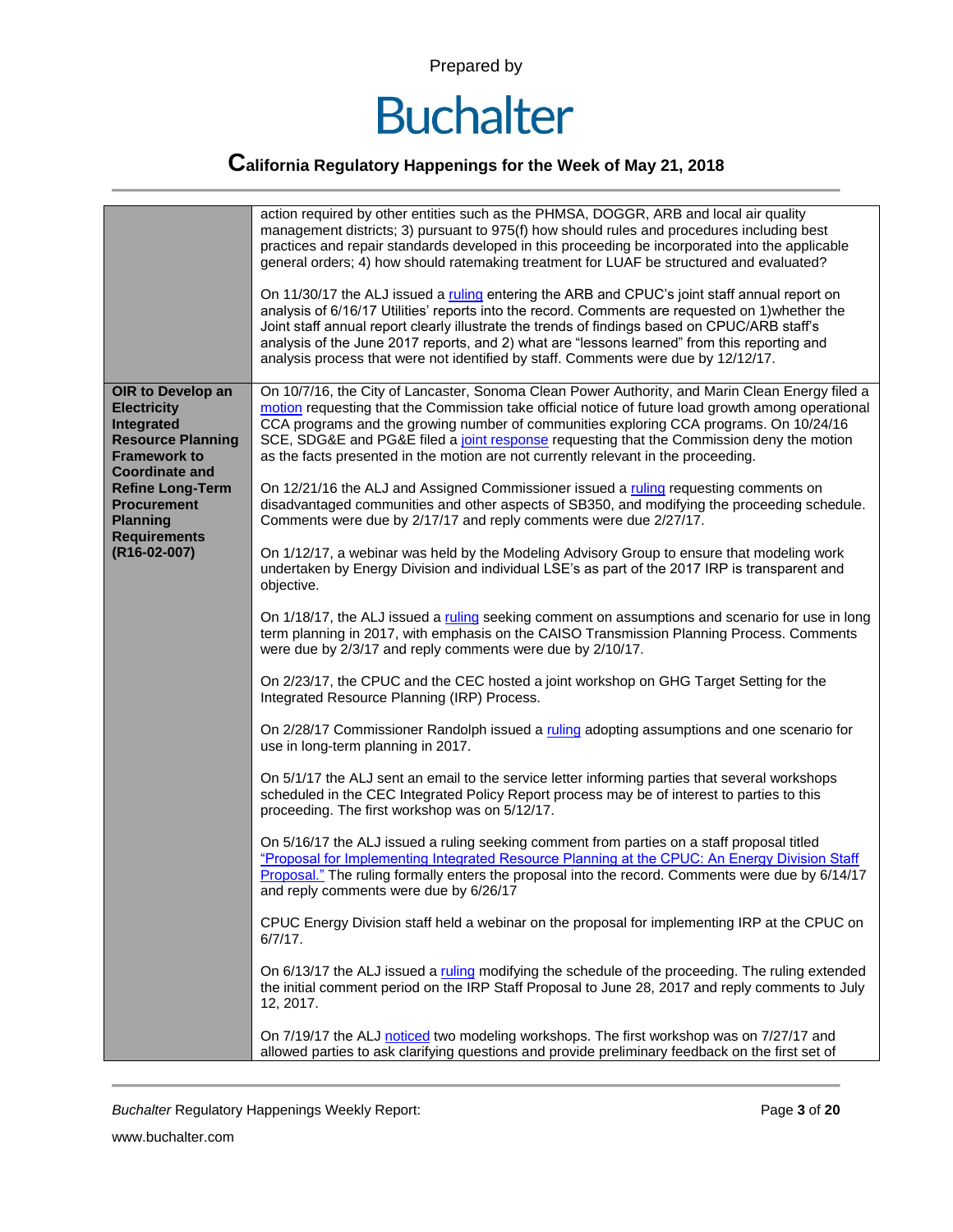

#### **California Regulatory Happenings for the Week of May 21, 2018**



*Buchalter* Regulatory Happenings Weekly Report: Page **4** of **20**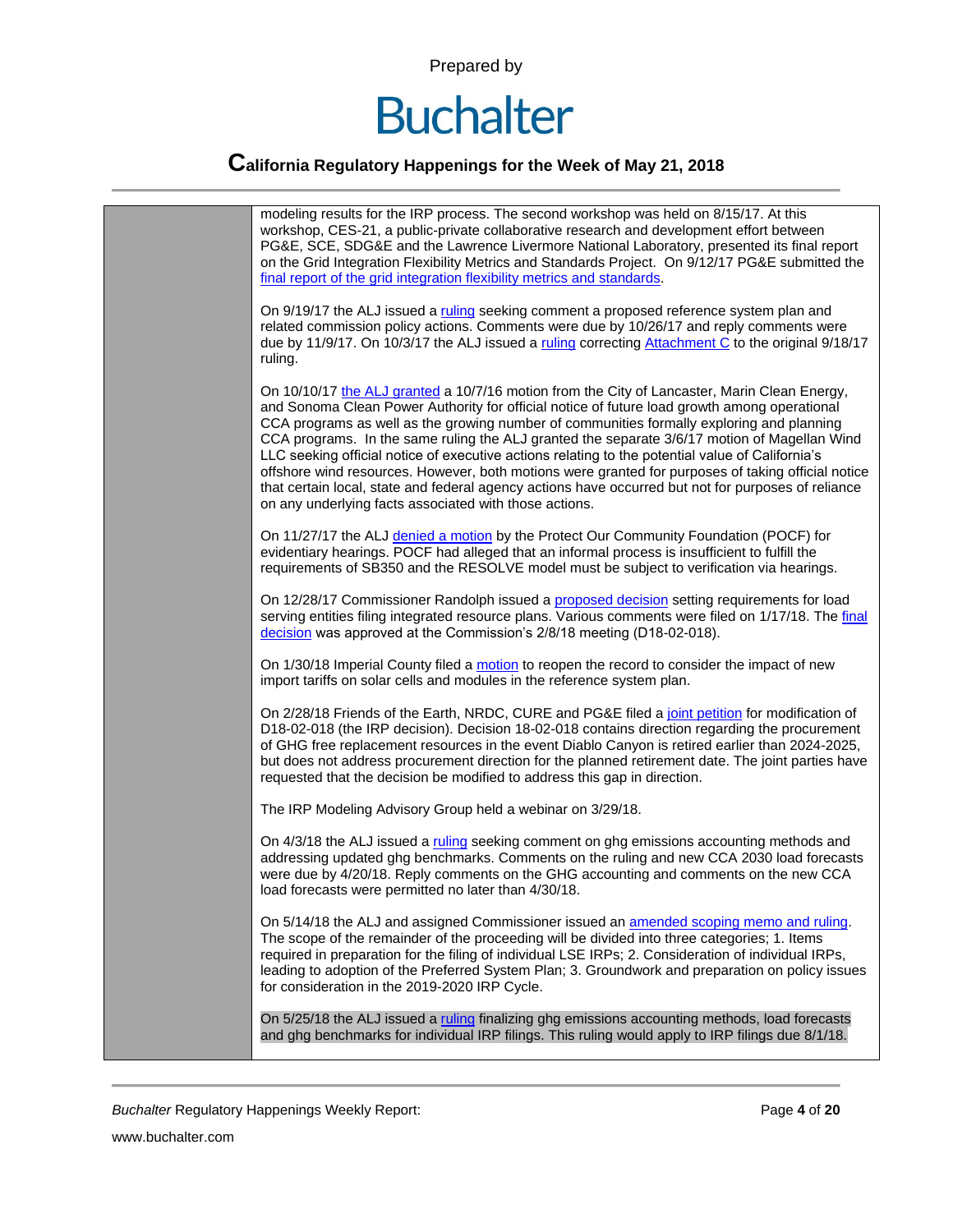

### **California Regulatory Happenings for the Week of May 21, 2018**

| Policies,<br><b>Procedures and</b><br><b>Rules for</b><br><b>Regulation of</b><br><b>Physical Security</b><br>for the Electric<br><b>Supply Facilities of</b><br><b>Electrical</b><br><b>Corporations (R15-</b><br>06-009) | On 3/10/17 the Assigned Commissioner issued a Phase 1 Scoping Memo and Ruling in this<br>rulemaking regarding policies, procedures and rules for regulation of physical security for the<br>electric supply facilities of electric corporations consistent with Public Utilities Code Section 364<br>and to establish standards for disaster and emergency preparedness plans for electrical<br>corporations and regulated water companies pursuant to Public Utilities Code Section 768.6.<br>Phase I of the proceeding will consider whether any new rules, standards or General Orders or<br>modifications to other existing policies should apply to all electrical supply facilities within the<br>jurisdiction of the Commission, including facilities owned by publicly owned utilities and rural<br>electrical cooperatives. This phase will pertain to the requirements to address the physical security<br>risks to the electrical supply facilities of electrical corporations and will address whether the<br>Commission should go beyond the physical security regulations of NERC's CIP-9-014-2. A<br>proposed decision in Phase I is anticipated in February 2018. Phase II will address emergency<br>and disaster preparedness plans. A workshop was held on 5/2/17.<br>On 7/12/17 the ALJ issued a ruling issuing combined workshop notes and request for straw<br>proposals. Comments on Attachment A to the proceeding were due by 7/28/17, straw proposals<br>were due by 8/11/17 and comments on the straw proposals were due by 8/25/17. On 8/31/17 Bear<br>Valley Electric Service, SCE, CMUA, LADWP, Liberty CalPeco, National Rural Electric<br>Cooperative Association, Pacificorp, PG&E, SMUD, and SDG&E filed a joint draft straw proposal.<br>The Office of Ratepayer Advocates and the Safety and Enforcement Division filed comments on<br>9/14/17. A workshop was held on 9/29/17 to review how SB699 informs the appropriate CPUC<br>response and responsibility in addressing the physical security of California's system and the joint-<br>utility proposal. The Office of Ratepayer Advocates and the Safety and Enforcement Division filed<br>comments on 9/14/17.<br>On 1/3/18 the ALJ issued an email ruling allowing parties to file legal briefs concerning the<br>Commission's jurisdiction over publically owned electrical utilities and rural electric cooperatives.<br>The scoping ruling in this proceeding asks the following question: "Should any new rules,<br>standards, or General Orders or modifications to existing policies apply to all electrical supply<br>facilities within the jurisdiction of the Commission, including publicly owned electrical utilities and<br>rural electric cooperatives?" Legal briefs were due by 1/26/18. Reply briefs were due by 2/9/18.<br>SMUD, LADWP, The National Rural Electric Cooperative Association and CMUA filed a reply<br>brief. |
|----------------------------------------------------------------------------------------------------------------------------------------------------------------------------------------------------------------------------|------------------------------------------------------------------------------------------------------------------------------------------------------------------------------------------------------------------------------------------------------------------------------------------------------------------------------------------------------------------------------------------------------------------------------------------------------------------------------------------------------------------------------------------------------------------------------------------------------------------------------------------------------------------------------------------------------------------------------------------------------------------------------------------------------------------------------------------------------------------------------------------------------------------------------------------------------------------------------------------------------------------------------------------------------------------------------------------------------------------------------------------------------------------------------------------------------------------------------------------------------------------------------------------------------------------------------------------------------------------------------------------------------------------------------------------------------------------------------------------------------------------------------------------------------------------------------------------------------------------------------------------------------------------------------------------------------------------------------------------------------------------------------------------------------------------------------------------------------------------------------------------------------------------------------------------------------------------------------------------------------------------------------------------------------------------------------------------------------------------------------------------------------------------------------------------------------------------------------------------------------------------------------------------------------------------------------------------------------------------------------------------------------------------------------------------------------------------------------------------------------------------------------------------------------------------------------------------------------------------------------------------------------------------------------------------------------------------------------------------------------------------------------------------------------------------------------------------------------------------------------------------------------------------------------------------|
|                                                                                                                                                                                                                            | On 1/16/18 the ALJ issued a ruling allowing comments on the safety and enforcement division's<br>risk assessment and safety advisory section evaluation of the joint utility proposal and<br>recommendations for consideration posted on 1/4/18. Comments were due by 2/2/18 and reply<br>comments were due by 2/16/18.<br>On 1/19/18 the ALJ issued a ruling setting the prehearing conference for Phase II of the<br>proceeding for 3/15/18. The prehearing conference addressed the status, scope and schedule for<br>Phase II along with any changes to the service list or procedural issues. Prehearing conference<br>statements shall be limited to enumerated questions set forth in the ruling. These questions<br>include the number and type of workshops; what elements should be included in the emergency<br>and disaster preparedness plans; what new rules, standard, general orders, or modifications<br>should the Commission consider to ensure that entities are in compliance with Public Utilities<br>Code Section 768.6; should the new rules apply to publicly owned electrical utilities and rural<br>electric cooperatives and should any rules be adopted to insure that cities and counties have an<br>opportunity to participate in plan preparation. Prehearing conference statements were due by<br>$3/1/18$ .                                                                                                                                                                                                                                                                                                                                                                                                                                                                                                                                                                                                                                                                                                                                                                                                                                                                                                                                                                                                                                                                                                                                                                                                                                                                                                                                                                                                                                                                                                                                                                                            |
| <b>Streamlining</b><br>Interconnection of                                                                                                                                                                                  | On 7/13/17 the Commission issued an order instituting the rulemaking to consider streamlining<br>interconnection of distributed energy resources and improvements to rule 21. Various parties filed                                                                                                                                                                                                                                                                                                                                                                                                                                                                                                                                                                                                                                                                                                                                                                                                                                                                                                                                                                                                                                                                                                                                                                                                                                                                                                                                                                                                                                                                                                                                                                                                                                                                                                                                                                                                                                                                                                                                                                                                                                                                                                                                                                                                                                                                                                                                                                                                                                                                                                                                                                                                                                                                                                                                      |

**Buchalter Regulatory Happenings Weekly Report:** Page 5 of 20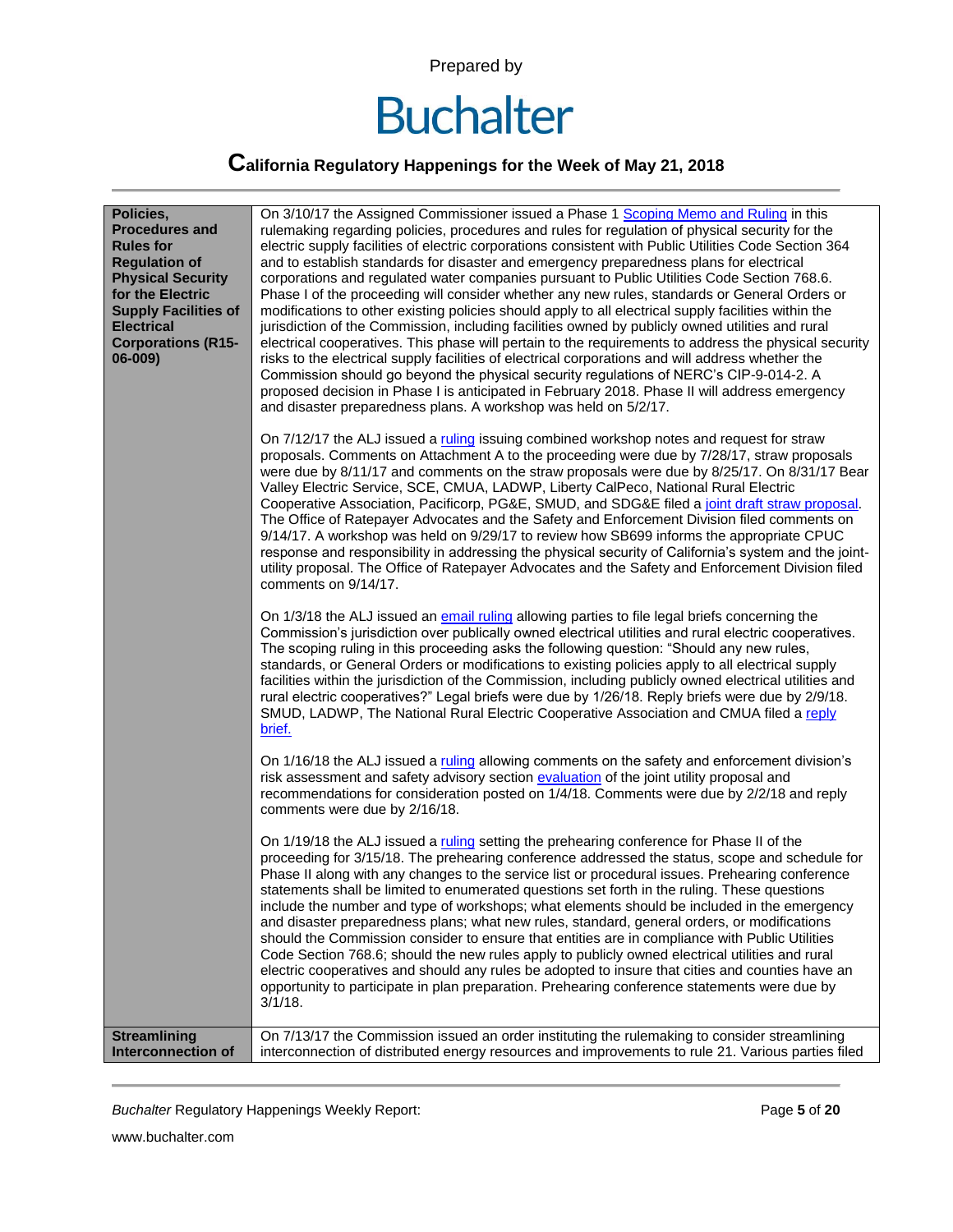

| <b>Distributed Energy</b><br><b>Resources and</b>                                                                                         | comments on 8/2/17, including CESA, Tesla, Chargepoint and CAISO.                                                                                                                                                                                                                                                                                                                                                                                                                                                                                                                                                                                                                                                                                                                                                                                                                                                                                                                                                                                                                                                                         |
|-------------------------------------------------------------------------------------------------------------------------------------------|-------------------------------------------------------------------------------------------------------------------------------------------------------------------------------------------------------------------------------------------------------------------------------------------------------------------------------------------------------------------------------------------------------------------------------------------------------------------------------------------------------------------------------------------------------------------------------------------------------------------------------------------------------------------------------------------------------------------------------------------------------------------------------------------------------------------------------------------------------------------------------------------------------------------------------------------------------------------------------------------------------------------------------------------------------------------------------------------------------------------------------------------|
| <b>Improvements to</b><br>Rule 21 (R17-07-                                                                                                | A pre-hearing conference was held on 9/13/17. Notice                                                                                                                                                                                                                                                                                                                                                                                                                                                                                                                                                                                                                                                                                                                                                                                                                                                                                                                                                                                                                                                                                      |
| 007)                                                                                                                                      | On 10/2/17 the Assigned Commissioner and the ALJ issued a scoping ruling in the proceeding.<br>The ruling sets forth three phases. The first phase will deal with urgent issues, the second phase<br>will deal with ratesetting issues requiring coordination with R1408013 and the third phase will deal<br>with small and multi-jurisdictional utility rules. The schedule for the proceeding currently runs<br>through 2020.                                                                                                                                                                                                                                                                                                                                                                                                                                                                                                                                                                                                                                                                                                           |
|                                                                                                                                           | On 2/14/18 the ALJ issued an email ruling amending the schedule and extending the deadlines for<br>the working group 1 proposal and the working group 2 proposal. The ALJ also reassigned Issue 6<br>(development of forms and agreements to allow Distributed Energy Resources to fulfill Rule 21<br>requirements related to smart inverters) to working group 2.                                                                                                                                                                                                                                                                                                                                                                                                                                                                                                                                                                                                                                                                                                                                                                        |
| <b>Resource</b><br>Adequacy,<br><b>Consider Program</b><br><b>Refinements and</b><br><b>Establish Annual</b><br><b>Local and Flexible</b> | On 9/28/17 the commission opened a rulemaking to oversee the resource adequacy program,<br>consider program refinements and establish annual local and flexible procurement obligations for<br>the 2019 and 2020 compliance years. The proceeding is the successor to R14-10-010. Comments<br>on preliminary matters pertaining to the scope, schedule, and administration of the proceedings<br>were due 10/30/17 and reply comments were due 11/9/17.                                                                                                                                                                                                                                                                                                                                                                                                                                                                                                                                                                                                                                                                                   |
| <b>Procurement</b><br><b>Obligations for the</b><br>2019 and 2020                                                                         | On 11/7/17 a working group meeting was held to discuss weather sensitive demand response,<br>behind-the-meter resources and comments on the OIR.                                                                                                                                                                                                                                                                                                                                                                                                                                                                                                                                                                                                                                                                                                                                                                                                                                                                                                                                                                                          |
| <b>Compliance Years.</b><br>(R17-09-020)                                                                                                  | A prehearing conference was held on 12/4/17. Notice                                                                                                                                                                                                                                                                                                                                                                                                                                                                                                                                                                                                                                                                                                                                                                                                                                                                                                                                                                                                                                                                                       |
|                                                                                                                                           | On 1/18/18 the Assigned Commissioner and ALJ issued a scoping memo and ruling. The<br>proceedings will be divided into three separate tracks. Track 1 will consider system, local and<br>flexible capacity requirements for the next year as well as time-sensitive refinements to the<br>Commission's RA program, including adoption of the 2019 Local Capacity Requirements, adoption<br>of the 2019 Flexible Capacity Requirements, adoption of the 2019 System RA Requirements, and<br>top priority modifications to the RA program. Track 2 will address less time sensitive topics,<br>including adoption of multi-year local RA requirements, refinements to local area rules and RA<br>program. Track 3 will consider the 2020 program year requirement and may revisit RA counting<br>rules for weather-sensitive and local demand response resources. Comments were due by<br>1/30/18 and proposals were due by 2/16/18. The proposals and comments were discussed at a 2-<br>day workshop that was held at the CPUC on 2/22-23/18. Various parties filed comments on the<br>proposals on 3/7/18 and reply comments on 3/16/18. |
|                                                                                                                                           | On 3/22/18 the ALJ sent an email ruling stating that because the CAISO did not file its draft 2019<br>LCR report on 3/9/18 and anticipates that the report will not be available until 4/23/18 parties are<br>not required to submit comments on 3/23/18 as originally scheduled. On 3/27/18 the ALJ and the<br>Assigned Commissioner issued a joint ruling modifying the track 1 schedule. The revised due date<br>for comments on the draft CAISO 2019 LCR and FCR reports was 5/4/18 and comments on the<br>final report are due 5/18/18.                                                                                                                                                                                                                                                                                                                                                                                                                                                                                                                                                                                              |
|                                                                                                                                           | On 5/2/18 the ALJ sent an email ruling changing the date for Track 2 opening testimony to<br>7/10/18. All other dates remain unchanged.                                                                                                                                                                                                                                                                                                                                                                                                                                                                                                                                                                                                                                                                                                                                                                                                                                                                                                                                                                                                   |
|                                                                                                                                           | On 5/22/18 the ALJ issued a proposed decision adopting local capacity obligations for 2019 and<br>refining the resource adequacy PROGRAM. Opening comments are due 6/11/18.                                                                                                                                                                                                                                                                                                                                                                                                                                                                                                                                                                                                                                                                                                                                                                                                                                                                                                                                                               |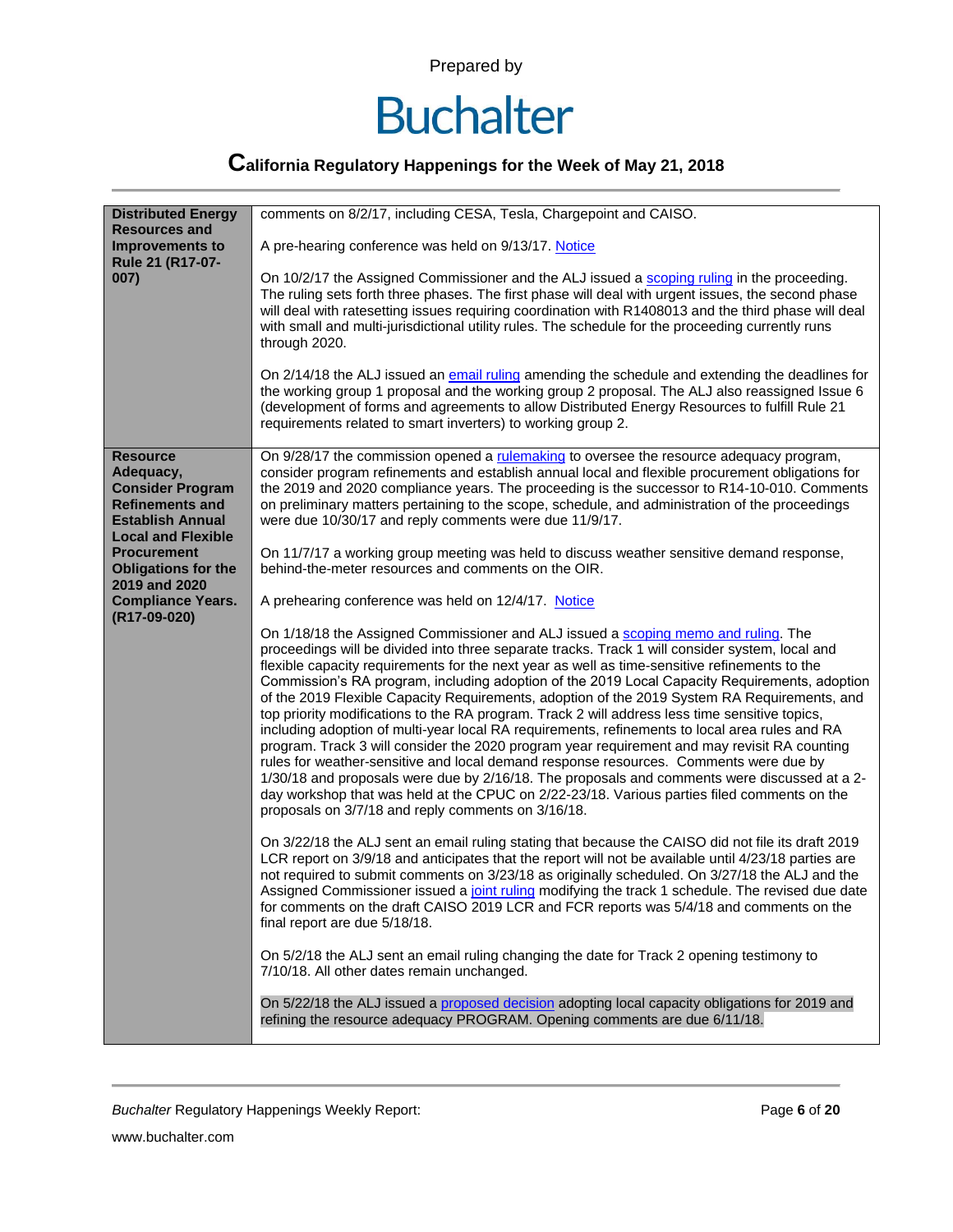

| <b>Creation of a</b>                                                                                                                             | On 6/29/17 the Commission instituted an Order Instituting Investigation into the creation of a                                                                                                                                                                                                                                                                                                                                                                                                                                                                                                                                                                                                                                                           |
|--------------------------------------------------------------------------------------------------------------------------------------------------|----------------------------------------------------------------------------------------------------------------------------------------------------------------------------------------------------------------------------------------------------------------------------------------------------------------------------------------------------------------------------------------------------------------------------------------------------------------------------------------------------------------------------------------------------------------------------------------------------------------------------------------------------------------------------------------------------------------------------------------------------------|
| <b>Shared Database or</b>                                                                                                                        | shared database or statewide census of utility poles and conduit in California (I17-06-027, R17-06-                                                                                                                                                                                                                                                                                                                                                                                                                                                                                                                                                                                                                                                      |
| <b>Statewide Census</b>                                                                                                                          | 028 and R17-03-009 have been consolidated into this proceeding).                                                                                                                                                                                                                                                                                                                                                                                                                                                                                                                                                                                                                                                                                         |
| of Utility Poles and<br><b>Conduit in</b><br>California. (I17-06-                                                                                | A prehearing conference was held on 12/5/17. Ruling                                                                                                                                                                                                                                                                                                                                                                                                                                                                                                                                                                                                                                                                                                      |
| 027)                                                                                                                                             | On 1/11/18 the Assigned Commissioner and ALJ issued a ruling requesting comments on the<br>creation of a shared statewide database of utility pole and conduit information. Input is requested<br>on (1) whether a proposed listing of data fields is complete; (2) whether any information categories<br>should be treated as confidential; (3) which data fields are most essential to accomplish the safety<br>and goals of the OII and OIR; (4) whether each pole owner should be responsible for maintaining<br>and providing access to its database, or whether a third party facilitator should be responsible for<br>maintaining one global database; and (5) the manner in which the database should be shared.<br>Comments were due by 2/8/18. |
|                                                                                                                                                  | On 1/16/18 the ALJ issued a ruling amending the 1/11/18 ruling and attaching the correct listing of<br>proposed data fields.                                                                                                                                                                                                                                                                                                                                                                                                                                                                                                                                                                                                                             |
|                                                                                                                                                  | On 3/22/18 the ALJ issued a proposed decision amending the right of way rules to apply to<br>wireless telecommunications facilities installed by competitive local exchange carriers, comments<br>were due 4/11/18. The decision would amend the right of way rules to provide competitive local<br>exchange carriers with expanded nondiscriminatory access to public utility infrastructure for the<br>purpose of installing antennas and other wireless telecommunications facilities. The Commission<br>is approved the final decision on 4/26/18. This decision closes this aspect of the proceeding;<br>however, the investigation in I17-06-027 with which it was consolidated remains open.                                                      |
|                                                                                                                                                  | A public participation hearing before the ALJ and Commissioner and President Picker was held on<br>5/9/18 in San Bernardino, CA. The discussion focused on such topics as 1) history of poles; 2)<br>issues related to poles (e.g. vegetation management and fires); and 3) Southern California fires.<br><b>Notice</b>                                                                                                                                                                                                                                                                                                                                                                                                                                  |
|                                                                                                                                                  | A public participation hearing was held on 5/21/18 in San Jose, CA. Notice                                                                                                                                                                                                                                                                                                                                                                                                                                                                                                                                                                                                                                                                               |
| <b>Successor to</b><br><b>Existing Net</b><br><b>Energy Metering</b><br><b>Tariffs pursuant to</b><br><b>PUC Section 2827.1</b><br>(R.14-07-002) | On 2/20/18 the ALJ issued a proposed decision adopting alternatives to promote solar distributed<br>generation in disadvantaged communities. Opening comments were due by 3/12/18 and reply<br>comments were due 3/19/18. Commissioner Guzman Aceves issued an alternate decision. An all-<br>party meeting was held on 3/13/18 so that parties could make comments to Commissioner<br>Guzman Aceves on the two alternate decisions. On 5/22/18 Commissioner Guzman Aceves<br>issued a proposed revised alternate decision.                                                                                                                                                                                                                              |
|                                                                                                                                                  | On 3/29/18 the Assigned Commissioner issued the fourth amended scoping memo and ruling.<br>The highest priority issues identified by the Commissioner include consumer protection and<br>development of options for increasing use of renewable DG in disadvantaged communities. The<br>ruling sets a deadline of 1/1/19 for the completion of the proceeding and states that it is the<br>Commission's intention to close this proceeding and initiate a successor proceeding not later than<br>that date.                                                                                                                                                                                                                                              |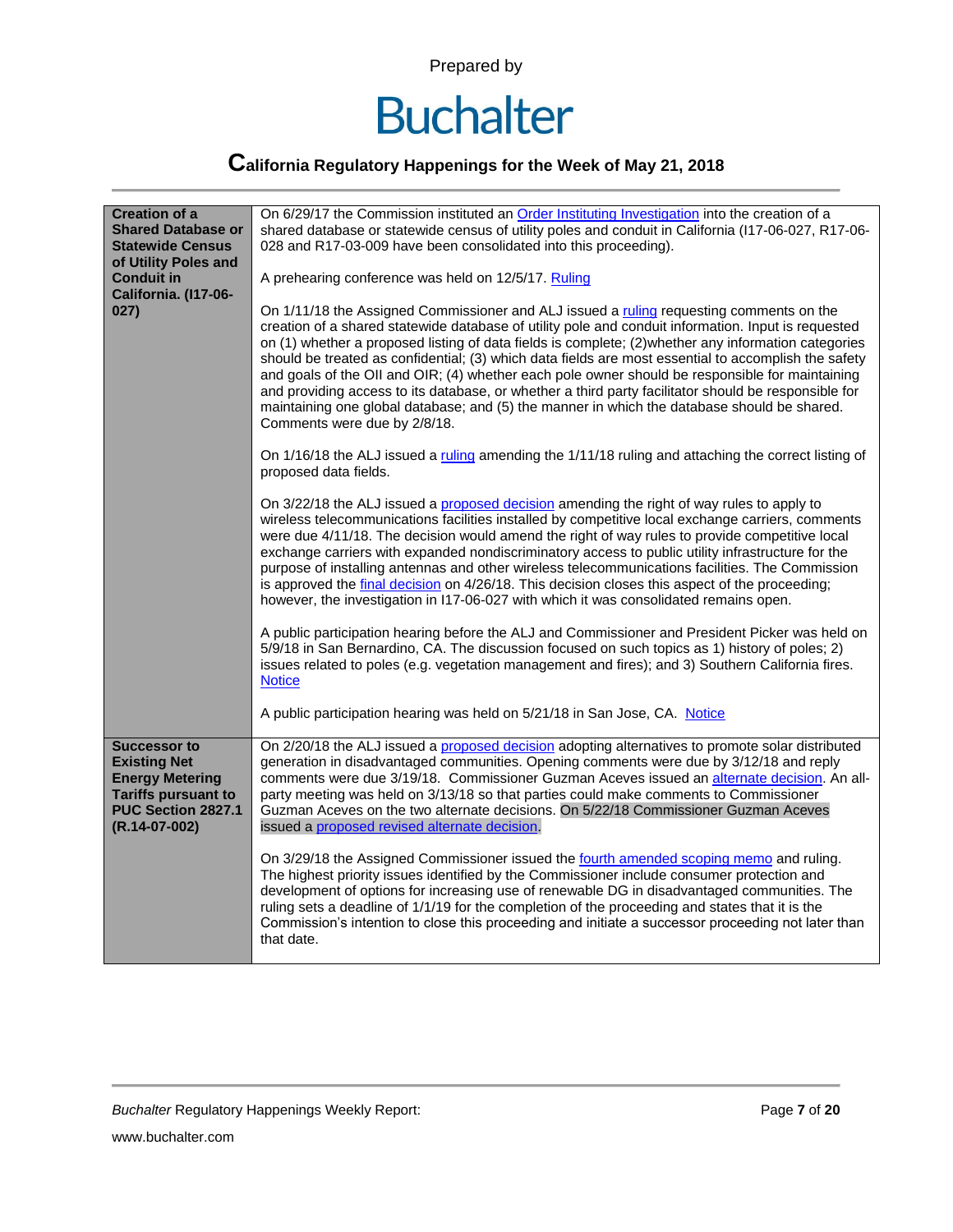### **Buchalter**

### **California Regulatory Happenings for the Week of May 21, 2018**

### **California Energy Commission**

| <b>Issue</b>                                                                             | <b>Latest Developments</b>                                                                                                                                                                                                                                                                                                                                                                                                                                                                                                                            |
|------------------------------------------------------------------------------------------|-------------------------------------------------------------------------------------------------------------------------------------------------------------------------------------------------------------------------------------------------------------------------------------------------------------------------------------------------------------------------------------------------------------------------------------------------------------------------------------------------------------------------------------------------------|
| <b>CEC Business</b><br><b>Meeting</b>                                                    | The next regularly scheduled Business Meeting will be held on 6/13/18.                                                                                                                                                                                                                                                                                                                                                                                                                                                                                |
|                                                                                          | At the meeting on 5/9/18 the Commission adopted building standards that require solar<br>photovoltaic systems starting in 2020. The building energy efficiency standards, which are the<br>first in the nation to require solar, will reduce greenhouse gas emissions by an amount<br>equivalent to taking 115,000 fossil fuel cars off the road. Press Release                                                                                                                                                                                       |
| <b>Alternative and</b><br><b>Renewable Fuel and</b>                                      | On 3/5/18 the CEC posted the 2018-2019 Investment Plan Update for the ARFVTP.                                                                                                                                                                                                                                                                                                                                                                                                                                                                         |
| <b>Vehicle Technology</b><br><b>Program (ARFVTP)</b>                                     | On 3/7/18 the CEC hosted a technology showcase and event celebrating 10 years of success<br>implementing the CEC's ARFVTP. Notice                                                                                                                                                                                                                                                                                                                                                                                                                     |
|                                                                                          | On 3/15/18 the Lead Commissioner for Transportation and staff held a public meeting of the<br>ARFVTP. Energy Commission staff presented an overview of proposed allocations included in<br>the revised staff report of the 2018-2019 Investment Plan Update for the Alternative and<br>Renewable Fuel and Vehicle Technology Program. The Lead Commissioner for Transportation<br>and Energy Commission staff are seeking input from the Advisory Committee, stakeholders, and<br>the public regarding the proposed allocations and rationale. Notice |
|                                                                                          | On 4/17/18 Commission staff conducted a public workshop for the Southern California Incentive<br>Project, the second incentive project under the California Electric Vehicle Infrastructure Project<br>(CALeVIP) funded by the ARFVTP. The commission is seeking input from stakeholders to inform<br>the Southern California Incentive Project. Notice                                                                                                                                                                                               |
|                                                                                          | On 4/25/18 the CEC posted the 2018-2019 Investment Plan Update for the Alternative and<br>Renewable Fuel and Vehicle Technology Program.                                                                                                                                                                                                                                                                                                                                                                                                              |
|                                                                                          | A workshop was held 5/14/18 to discuss activities proposed for electric vehicle charging<br>infrastructure and hydrogen refueling infrastructure pursuant to Governor's Executive Order B-<br>48-18 and new funding allocations for zero-emission vehicle infrastructure. Notice                                                                                                                                                                                                                                                                      |
|                                                                                          | A workshop was held 5/23/18 to discuss the staff report, California Plug-In Electric Vehicle<br>Infrastructure Projections: 2017-2025, Future Infrastructure Needs for Reaching the State's<br>Zero-Emission Vehicle Deployment Goals. Notice                                                                                                                                                                                                                                                                                                         |
| <b>Efficiency</b>                                                                        | On 6/1/18 Commissioner McAllister and CONUEE Director General Odon de Buen will conduct a<br>webinar to give updates on recent energy efficiency policy in California and Mexico. Notice                                                                                                                                                                                                                                                                                                                                                              |
| <b>Electric Program</b><br><b>Investment Charge</b><br>(Docket No. 17-                   | On 3/21/18 the Commission approved three \$5 million grants to showcase more ecost-efficient<br>and reliable microgrids. Press Release                                                                                                                                                                                                                                                                                                                                                                                                                |
| <b>EPIC-01)</b>                                                                          | On 5/8/18 CEC stall conducted a workshop and solicit stakeholder input on strategies to<br>implement the requirements of AB 523.                                                                                                                                                                                                                                                                                                                                                                                                                      |
| <b>Integrated Energy</b><br><b>Policy Report -</b><br>(Docket No. 17-<br><b>IEPR-01)</b> | The Commission adopted the 2017 IEPR at the business meeting on 2/21/18. At the same<br>meeting the Commission also approved the California Energy Demand Forecast for 2018-2030.<br>The report presents baseline forecasts of natural gas and electricity consumption and of peak<br>demand for California and utility planning areas. The report includes estimates of additional                                                                                                                                                                   |

**Buchalter Regulatory Happenings Weekly Report:** Page 8 of 20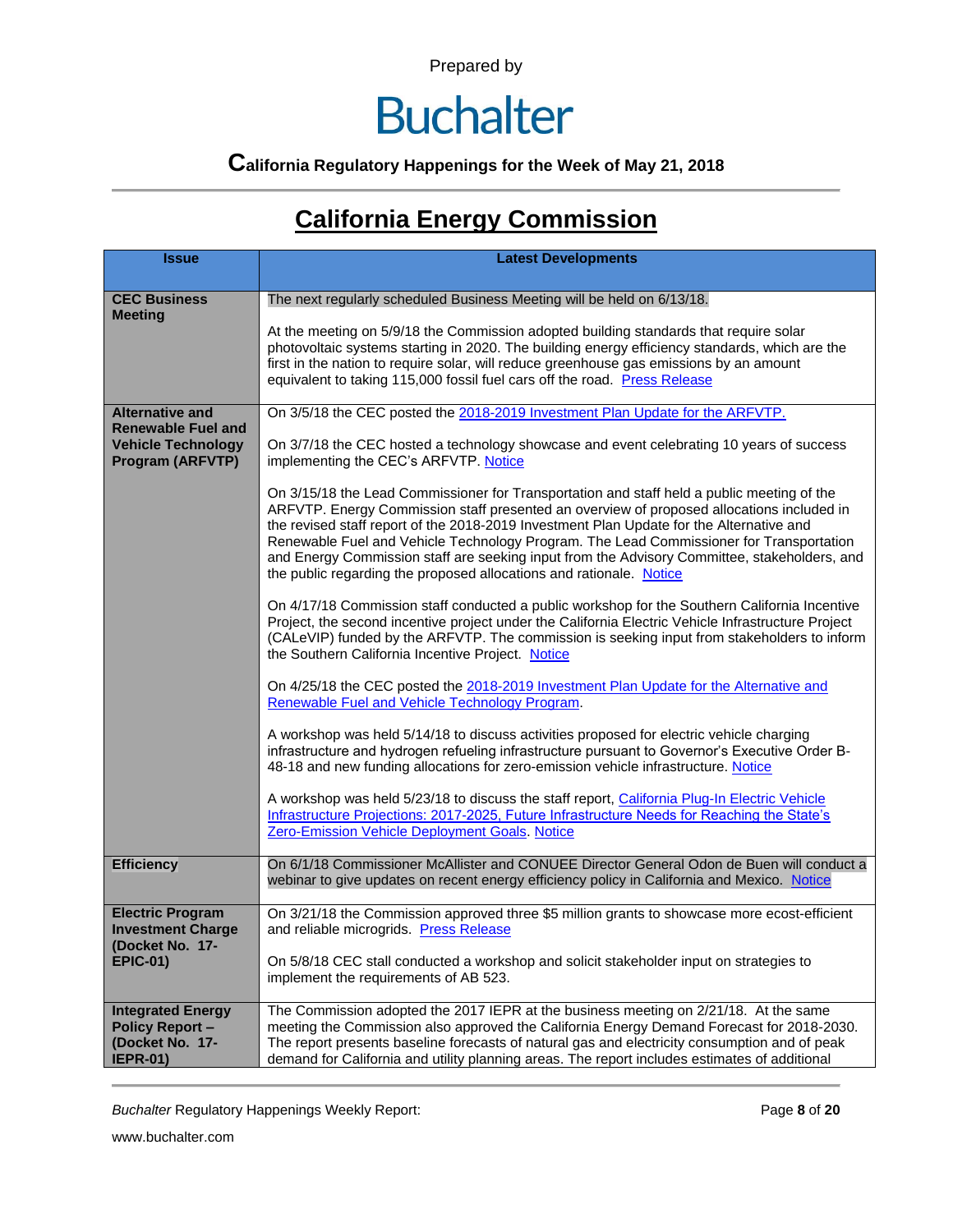

### **California Regulatory Happenings for the Week of May 21, 2018**

|                                                                                               | achievable energy efficiency savings and photovoltaic adoption and provides options for<br>managed electricity forecasts for resource planning. Press Release                                                                                                                                                                                                                                                  |
|-----------------------------------------------------------------------------------------------|----------------------------------------------------------------------------------------------------------------------------------------------------------------------------------------------------------------------------------------------------------------------------------------------------------------------------------------------------------------------------------------------------------------|
| 2018 Integrated<br><b>Research Policy</b><br><b>Report Update (18-</b><br><b>IEPR-01)</b>     | On 4/20/18 the Lead Commissioner for the 2018 IEPR Update and the Lead Commissioner for<br>Siting, Offshore Wind Planning, and Tribal conducted a workshop to hear and discuss the North<br>Coast's regional challenges, opportunities, and solutions to meet California's climate and clean<br>energy goals. Notice                                                                                           |
|                                                                                               | The CEC, CPUC, LADWP and CAISO jointly held a workshop to discuss energy reliability in<br>Southern California on 5/8/18 at the SCAQMD. Notice                                                                                                                                                                                                                                                                 |
|                                                                                               | On 5/30/18 the Commission and the CPUC will conduct a joint workshop to discuss a draft<br>framework and potential actions for addressing energy equity and increased access to<br>distributed energy resources in multifamily buildings. Notice                                                                                                                                                               |
|                                                                                               | On 6/7/18 the Lead Commissioner for Energy Efficiency will conduct a workshop to present<br>information and solicit stakeholder feedback on key topics related to the doubling of energy<br>efficiency savings mandated by Senate Bill 350, the Clean Energy and Pollution Reduction Act<br>of 2015 (de León, Chapter 547, Statutes of 2015) (SB 350). Notice                                                  |
| <b>Renewable Energy</b><br>for Agriculture<br>Program (REAP)                                  | On 3/8/18 Commission staff conducted a public workshop in Bakersfield to present preliminary<br>program information and solicit public comment on initial concepts for the implementation of the<br>Renewable Energy for Agriculture Program (REAP). Notice                                                                                                                                                    |
| <b>Research</b>                                                                               | On 3/12/18 Commission staff conducted a webinar to discuss the potential for offshore<br>renewable energy in California. The webinar will include presentations on data gathering efforts,<br>status of the Bureau of Ocean Energy Management (BOEM)-California Intergovernmental<br>Renewable Energy Task Force (Task Force), and the Department of Defense (DOD) mission<br>compatibility assessment. Notice |
|                                                                                               | On 3/29/18 Commission staff conducted a workshop to discuss draft guidelines for the Food<br>Production Investment Program. Notice                                                                                                                                                                                                                                                                             |
| <b>SB 350- Clean</b><br><b>Energy and</b><br><b>Pollution Reduction</b><br><b>Act of 2015</b> | On 4/4/18 the Commission and CPUC convened the Disadvantaged Communities Advisory<br>Group. Notice                                                                                                                                                                                                                                                                                                             |

### **California Air Resources Board**

| <b>Issue</b>         | <b>Latest Developments</b>                                                                                                                                                                                                                                                         |
|----------------------|------------------------------------------------------------------------------------------------------------------------------------------------------------------------------------------------------------------------------------------------------------------------------------|
| <b>Cap and Trade</b> | A workshop was held on 10/12/17 to discuss the next steps for the cap and trade regulation.<br><b>Notice Presentation.</b>                                                                                                                                                         |
|                      | ARB released the January 2018 California-Quebec-Ontario Joint Auction Participant Training<br>Presentation.                                                                                                                                                                        |
|                      | On 1/30/18 ARB posted a notice of public hearing on 3/22/18 in Riverside, CA to consider<br>approving the adoption of two proposed amendments to the Cap and Trade regulation. The<br>narrow amendments are intended to clarify that 1. The regulation requires a successor entity |

**Buchalter Regulatory Happenings Weekly Report:** Page 9 of 20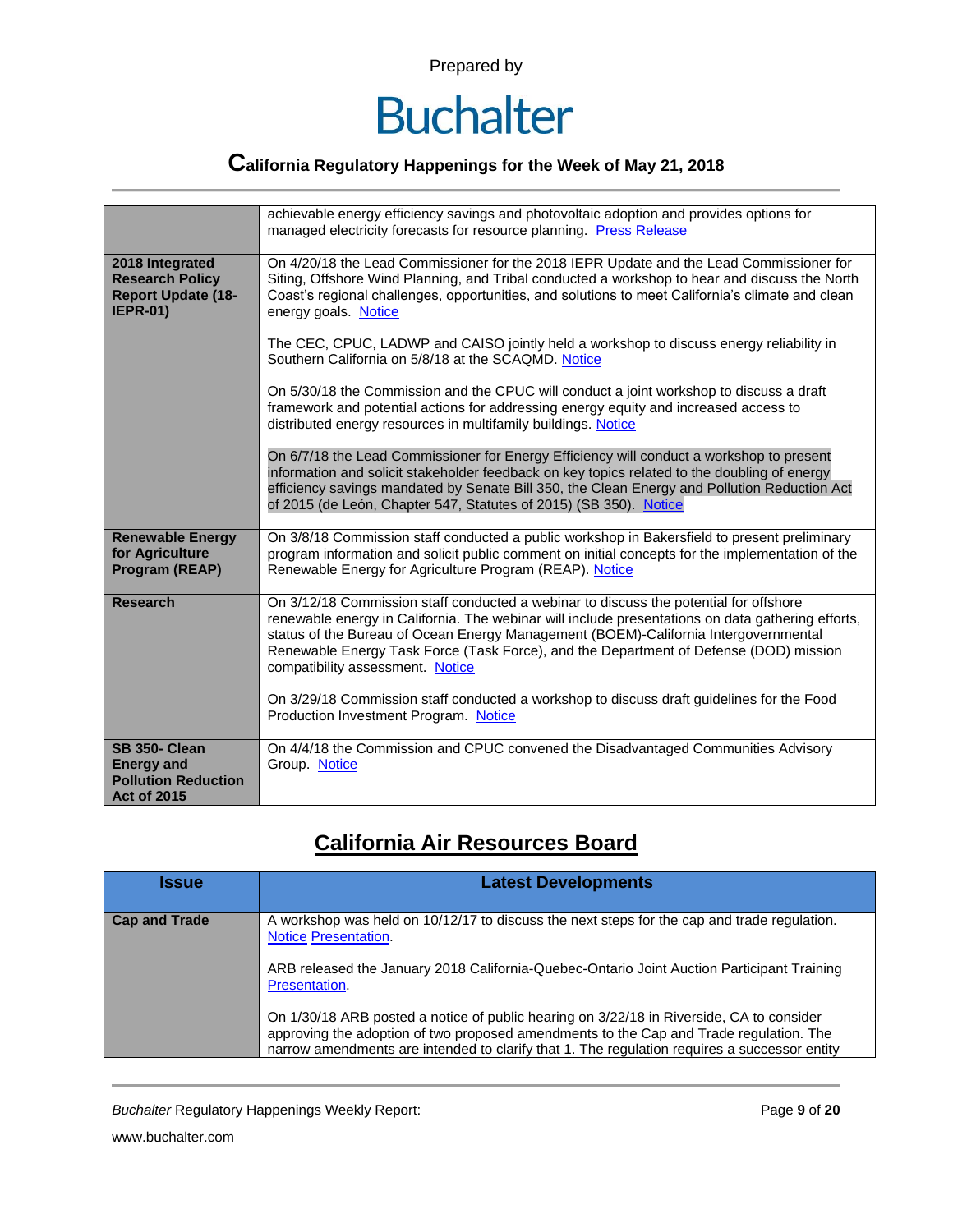

### **California Regulatory Happenings for the Week of May 21, 2018**

|                                                 | after a change in ownership to be responsible for the outstanding, pre-transfer compliance<br>obligation of the predecessor entity, and 2. The regulatory procedure for establishing the Auction<br>Reserve Price in the Ontario and Quebec regulations. Proposed Regulation Order Notice<br>Agenda. At the meeting the Board adopted Resolution 18-4. On 4/17/18 the final rulemaking<br>package was submitted to the Office Of Administrative Law. OAL has until 5/30/18 to make a<br>final determination. Informative Digest<br>Meetings were held on 3/2/18 to discuss potential amendments to the cap and trade regulation<br>and SB350 Integrated Resource Plans. Discussion Draft Price Containment Paper<br>A workshop was held on 4/26/18 to discuss possible revisions to the cap and trade regulation.<br>Notice. Comments were due by 5/10/18. Summary of Stakeholder Comments                                                  |
|-------------------------------------------------|---------------------------------------------------------------------------------------------------------------------------------------------------------------------------------------------------------------------------------------------------------------------------------------------------------------------------------------------------------------------------------------------------------------------------------------------------------------------------------------------------------------------------------------------------------------------------------------------------------------------------------------------------------------------------------------------------------------------------------------------------------------------------------------------------------------------------------------------------------------------------------------------------------------------------------------------|
| <b>GHG Reporting</b>                            | On 4/13/17 ARB posted a proposed second 15-day modifications to the regulation. Comments<br>were due 4/28/17 by 5pm. Notice The board approved the proposed amendments at the 6/29/17<br>Board Meeting. Agenda.<br>On 7/21/17 the proposed amendments were submitted to the California Office of Administrative<br>Law. Updated Informative Digest. On 9/1/17 OAL approved the rulemaking and filed it with the<br>Secretary of State. Notice Final Regulation Order Final Statement of Reasons. The amended<br>regulation became effective on 1/1/18.                                                                                                                                                                                                                                                                                                                                                                                      |
| <b>Short Lived Climate</b><br><b>Pollutants</b> | On 12/29/17 ARB posted a summary of policies to encourage dairy biomethane projects and<br>other projects to reduce methane emissions. On 1/5/18 the three dairy subgroups provided an<br>update to the agencies on their processes and recommendations they have formulated to date.<br>Presentations - ARB; CDFA; CPUC; Subgroup 1; Subgroup 2; Subgroup 3<br>The Dairy and Livestock subgroups have several meeting scheduled for April. Subgroup 3 met<br>on 4/2/18; Subgroup 2 met on 4/9/18 and Subgroup 1 met on 4/27/18. Meeting Notice<br>The Dairy and Livestock subgroups will meet throughout May. Subgroup 3 met on 5/14/18;<br>Subgroup 1 met on 5/21/18; and Subgroup 2 met on 5/23/18. Meeting Notice<br>A joint subgroup meeting will be held on 7/26/18 in Fresno. Meeting Notice                                                                                                                                         |
| 2030 Scoping Plan                               | On 11/30/17 ARB released the proposed final 2017 climate change scoping plan. On 12/14/17<br>the Board approved the scoping plan along with the finalized environmental documents. Meeting<br><b>Notice Press Release Final Plan</b>                                                                                                                                                                                                                                                                                                                                                                                                                                                                                                                                                                                                                                                                                                        |
| <b>Low Carbon Fuel</b><br><b>Standard</b>       | The goal of the LCFS is to reduce carbon intensity of transportation fuel by at least 10% by<br>2020. On 2/20/18 ARB released the Draft Proposed Regulation Order and a Portion of Draft<br><b>Staff Report.</b><br>On 3/6/18 ARB released various models and calculators, including the OPGEE and CA-GREET.<br>In addition ARB issued the Initial Statement of Reasons and Proposed Regulation Order setting<br>forth proposed amendments to the LCFS regulation and to the regulation on commercialization<br>of alternative diesel fuels. A public hearing to consider the proposed amendments will be held on<br>4/27/18. Notice<br>On 3/12/18 ARB updated and replaced Guidance 17-03 with Guidance 18-01 on Implementation<br>Implications of a Modified Writ issued by the Superior Court of California, County of Fresno, On<br>October 18, 2017 in the case of Poet, LLC et al. vs CARB et al. (No. 09 CECG 04659 JYH) on<br>LCFS. |

*Buchalter* Regulatory Happenings Weekly Report: Page **10** of **20**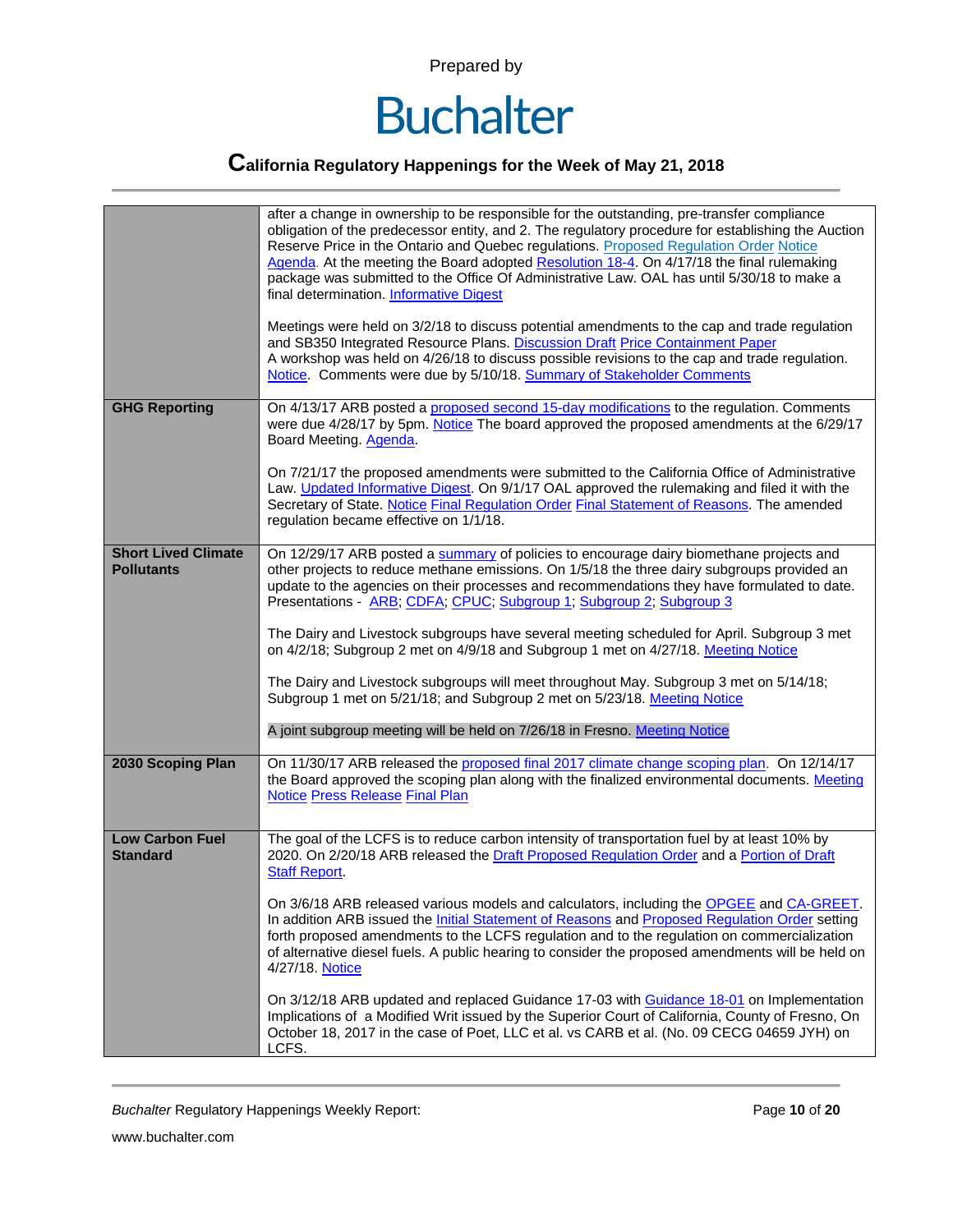### **Buchalter**

### **California Regulatory Happenings for the Week of May 21, 2018**

|                                                 | On 5/9/18 ARB released the 2017 LCFS Compliance Information Credit Clearance Market<br>Information.<br>On 5/21/18 ARB posted for comment the draft calculation of 2017 Crude Average Carbon<br>Intensity Value. Comments are due by 6/5/18.                                                                                                                                                                                                                                                                                          |
|-------------------------------------------------|--------------------------------------------------------------------------------------------------------------------------------------------------------------------------------------------------------------------------------------------------------------------------------------------------------------------------------------------------------------------------------------------------------------------------------------------------------------------------------------------------------------------------------------|
|                                                 | On 5/21/18 ARB posted the SB1383 Pilot Financial Mechanism White Paper.                                                                                                                                                                                                                                                                                                                                                                                                                                                              |
|                                                 | A public workshop to discuss proposed amendments to the LCFS and Alternative Diesel Fuels<br>Regulations is scheduled for 6/11/18. Meeting Notice                                                                                                                                                                                                                                                                                                                                                                                    |
| <b>Innovative Clean</b><br><b>Transit Rules</b> | The key goals of this measure include 1. Support the near-term deployment of zero-emission<br>buses where the economics are viable and where transit service can be maintained or<br>expanded; 2. Secure binding commitments from the state's transit providers for a long-term<br>vision for transition to zero-emission technologies across all transit modes, and 3. Partner with<br>transit agencies to pilot innovative approaches to improve access to transit systems with zero-<br>emissions first- and last-mile solutions. |
|                                                 | On 12/15/17 a public workshop was held to discuss development of innovative clean transit.<br>Presentation. The staff proposal on the ICT Rules includes achieving a zero emission transit<br>system by 2040 and encouragement of early action with opportunities for funding. Rules would<br>be applicable to all public transit agencies that own or operate buses with GVWR > 14,000 lbs.<br>On 3/27/18 ARB issued updated numbers of battery and fuel cell electric buses of large                                               |
|                                                 | California transit agencies.                                                                                                                                                                                                                                                                                                                                                                                                                                                                                                         |
|                                                 | On 3/27/18 ARB issued an update on the Innovative Clean Transit Discussion Document. ARB<br>requested additional comments and information in the areas of transit progress, role of<br>incentives, overall cost, cutaways and non-standard buses, and regulatory assessments.                                                                                                                                                                                                                                                        |
|                                                 | A workshop is scheduled for 6/13/18 to discuss the proposed Innovative Clean Transit<br>regulation. Meeting Notice                                                                                                                                                                                                                                                                                                                                                                                                                   |

#### **California Independent System Operator**

| <b>Issue</b>                                | <b>Latest Developments</b>                            |
|---------------------------------------------|-------------------------------------------------------|
| <b>Board of Governors</b><br><b>Meeting</b> | The next scheduled Board meeting is 6/21/18. Schedule |

*Buchalter* Regulatory Happenings Weekly Report: Page **11** of **20**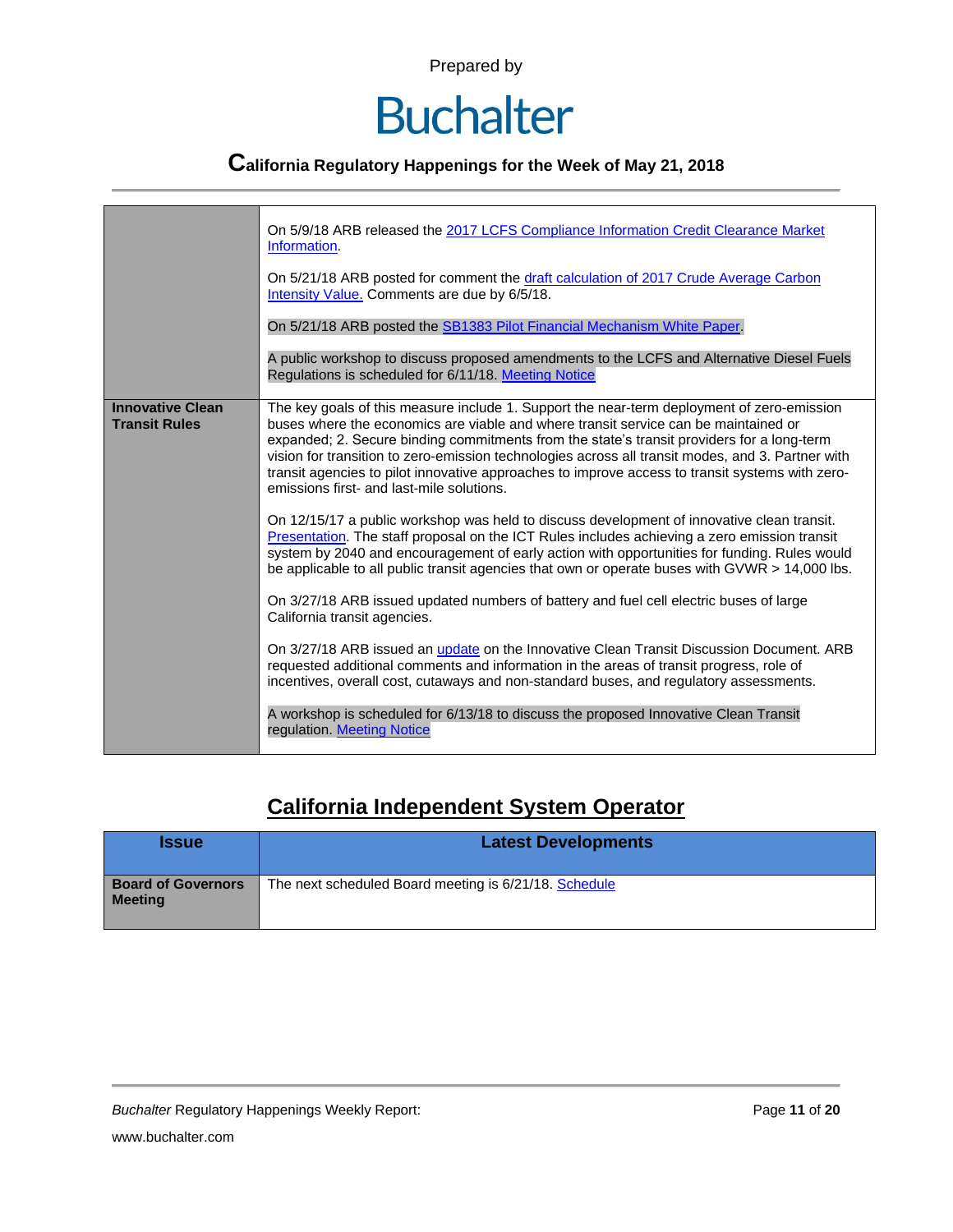### **Buchalter**

### **California Regulatory Happenings for the Week of May 21, 2018**

#### **CAISO Stakeholder Initiatives**

| <b>Issue</b>                                                                                  | <b>Latest Developments</b>                                                                                                                                                                                                                                                                                                   |  |  |  |  |
|-----------------------------------------------------------------------------------------------|------------------------------------------------------------------------------------------------------------------------------------------------------------------------------------------------------------------------------------------------------------------------------------------------------------------------------|--|--|--|--|
| <b>Flexible resource</b><br>adequacy criteria<br>and must offer<br>obligations (FRAC-<br>MOO) | On 5/1/17 the CAISO posted the revised straw proposal. The CAISO held a stakeholder call on<br>5/8/17 to discuss the revised straw proposal. Comments were due by 5/22/17. Market Notice<br>Presentation                                                                                                                     |  |  |  |  |
|                                                                                               | A Phase 2 Working Group call was held on 8/2/17. Market Notice. Comments were due by<br>8/18/17. Brattle Presentation                                                                                                                                                                                                        |  |  |  |  |
|                                                                                               | A Phase 2 Working Group Meeting was held on 9/26/17. Market Notice; Presentation                                                                                                                                                                                                                                             |  |  |  |  |
|                                                                                               | On 11/2/17 CAISO postponed the stakeholder meeting originally scheduled for 11/9/17 because<br>more time is needed to analyze the data and publish the proposal. A stakeholder meeting was<br>held on 11/29/17. Market Notice. On 11/21/17 CAISO posted the draft proposal. Comments<br>were due by 12/13/17. Presentation   |  |  |  |  |
|                                                                                               | On 1/31/18 CAISO posted the revised draft flexible capacity framework. A stakeholder meeting<br>was held on 2/7/18 to discuss the revised draft flexible capacity framework in the FRAC-MOO<br>Phase 2 initiative. Comments were due by 2/21/18. Market Notice Agenda and Presentation                                       |  |  |  |  |
|                                                                                               | CAISO held a stakeholder meeting on 5/3/18 to discuss the second revised draft flexible<br>capacity framework proposal. Comments are due by 5/17/18. Notice Presentation                                                                                                                                                     |  |  |  |  |
| <b>Energy Imbalance</b><br><b>Market (EIM)</b>                                                | Participants<br>On 10/1/16 Arizona Public Service and Puget Sound Energy joined EIM. On 10/18/16, Mexico<br>Grid Operator CENACE announced it was exploring EIM participation for Baja California Norte.<br>On 2/24/17 BANC agreed to join the EIM, acting on behalf of SMUD beginning in April 2019.<br><b>News Release</b> |  |  |  |  |
|                                                                                               | On 5/30/17 CAISO and Powerex announced that Powerex would participate in the EIM<br>beginning in April 2018. Powerex will be the first non-U.S. participant to join the market. On<br>10/3/17 an information call to discuss the Powerex EIM Implementation Agreement was held.<br><b>Market Notice</b>                      |  |  |  |  |
|                                                                                               | On 6/1/17 CAISO and LADWP announced that they had signed an agreement for LADWP to join<br>the EIM beginning in April 2019.                                                                                                                                                                                                  |  |  |  |  |
|                                                                                               | On 10/1/17 Portland General Electric became the fifth western utility to begin full participation in<br>the EIM.                                                                                                                                                                                                             |  |  |  |  |
| <b>Reliability Services</b>                                                                   | On 2/2/17, CAISO posted the Phase 1B and Phase 2 Draft Tariff language. A call to discuss was<br>held on 2/21/17. Market Notice                                                                                                                                                                                              |  |  |  |  |
|                                                                                               | On 4/7/17 the CAISO posted the Phase 1B and Phase 2 Draft Tariff language. A call to discuss<br>was held on 4/24/17. Market Notice                                                                                                                                                                                           |  |  |  |  |
|                                                                                               | On 4/18/17 CAISO posted the <b>Business Requirements Specifications v. 2.0.</b>                                                                                                                                                                                                                                              |  |  |  |  |
|                                                                                               | On 5/8/17 CAISO announced that the implementation date for the initiative had been extended<br>to 2/13/18 from 11/1/17. The new effective date will be 4/1/18. The extension was discussed at                                                                                                                                |  |  |  |  |

*Buchalter* Regulatory Happenings Weekly Report: Page **12** of **20**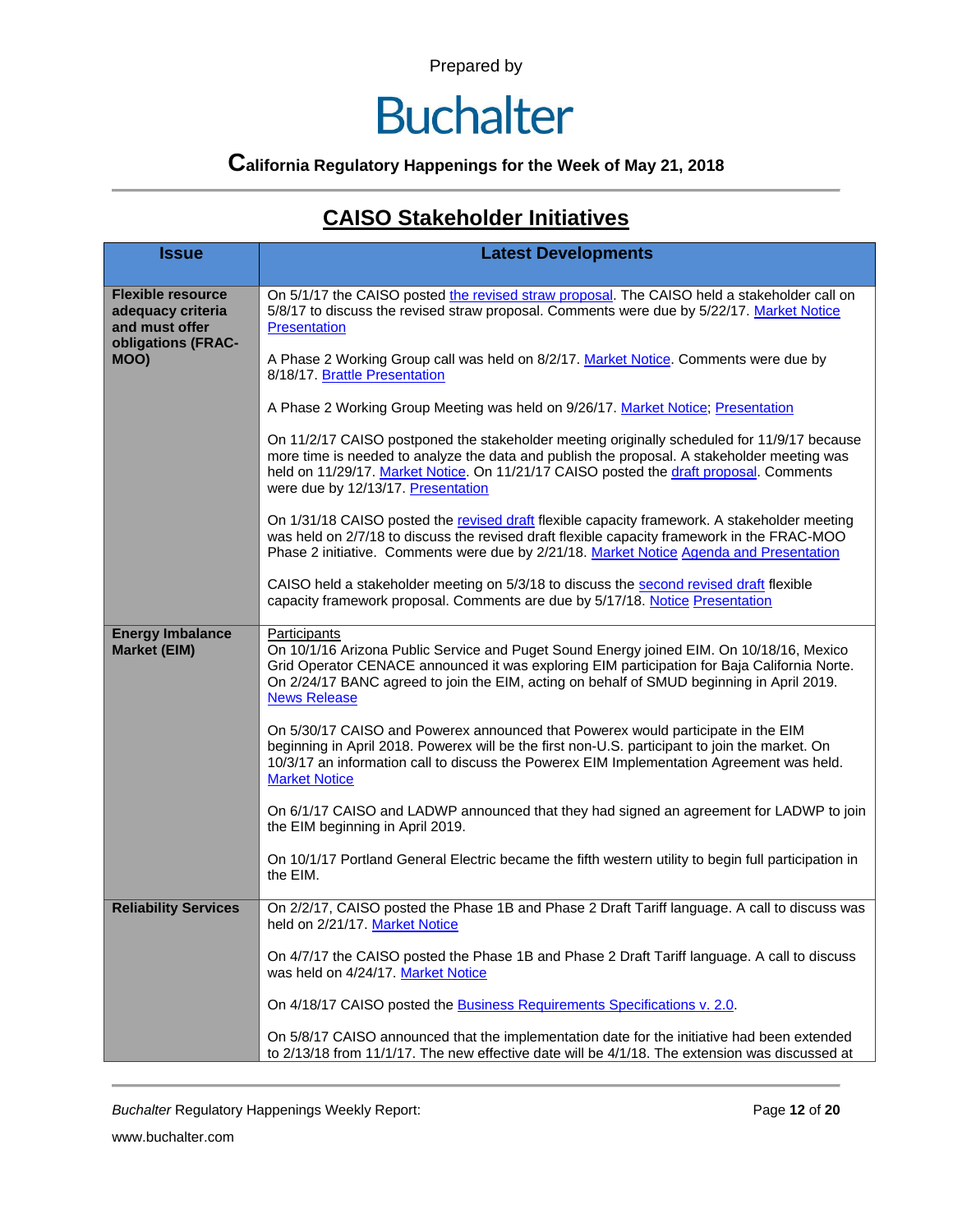# **Buchalter**

### **California Regulatory Happenings for the Week of May 21, 2018**

|                                                                                                                        | the Market Performance and Planning Forum on 5/16/17.                                                                                                                                                                                                                                                                                                                                                                                                                                                                                                                                                                                                                                                                                                                                                                                                                                                                                                                                                                                                                                                                  |  |  |  |
|------------------------------------------------------------------------------------------------------------------------|------------------------------------------------------------------------------------------------------------------------------------------------------------------------------------------------------------------------------------------------------------------------------------------------------------------------------------------------------------------------------------------------------------------------------------------------------------------------------------------------------------------------------------------------------------------------------------------------------------------------------------------------------------------------------------------------------------------------------------------------------------------------------------------------------------------------------------------------------------------------------------------------------------------------------------------------------------------------------------------------------------------------------------------------------------------------------------------------------------------------|--|--|--|
|                                                                                                                        | A technical working group call was held on 6/13/17 to clarify the tariff processes proposed in the<br>initiative. Market Notice.                                                                                                                                                                                                                                                                                                                                                                                                                                                                                                                                                                                                                                                                                                                                                                                                                                                                                                                                                                                       |  |  |  |
|                                                                                                                        | On 7/7/17 The Second Revised Draft Tariff Language - Phase 1B and 2 was posted. A web<br>conference to discuss was held on 7/21/17. Market Notice Comments were due by 7/14/17.                                                                                                                                                                                                                                                                                                                                                                                                                                                                                                                                                                                                                                                                                                                                                                                                                                                                                                                                        |  |  |  |
|                                                                                                                        | On 8/3/17 CAISO posted the Phase 2 - Third Revised Draft Tariff Language. Market Notice. On                                                                                                                                                                                                                                                                                                                                                                                                                                                                                                                                                                                                                                                                                                                                                                                                                                                                                                                                                                                                                            |  |  |  |
|                                                                                                                        | 9/29/17 CAISO filed the tariff amendment for phase 1B and Phase 2 at FERC in docket ER18-1.                                                                                                                                                                                                                                                                                                                                                                                                                                                                                                                                                                                                                                                                                                                                                                                                                                                                                                                                                                                                                            |  |  |  |
|                                                                                                                        | On 10/23/17 various parties filed comments and protests and the CPUC filed a limited protest.<br>The CPUC has requested that FERC reject the proposed tariff amendments regarding "listed<br>local capacity." On 11/13/17 CAISO filed a motion for leave to file answer and answer to the<br>various protests. On 11/30/17 CAISO filed another motion for leave to file answer and answer to<br>SDG&E's filing. On 1/18/18 FERC issued an order accepting the tariff revisions as filed, effective<br>2/15/18. On 2/14/18 CAISO filed a petition for limited tariff waiver requesting a temporary<br>suspension of the effectiveness of the tariff revisions. Due to implementation issues CAISO<br>requested a temporary suspension until 3/16/18. FERC granted the suspension on 3/1/18. The<br>initiative will now be activated for trade date 5/1/18. Market Notice. On 3/16/18 CAISO submitted<br>a Compliance Filing at FERC to modify the effective date to 3/16/18. On 4/3/18 CAISO filed an<br>additional petition for the temporary suspension of the effectiveness of the RAAIM modifications<br>to 5/1/18. |  |  |  |
|                                                                                                                        | CAISO held a call on 1/4/18 to discuss process changes for resource adequacy and outage<br>coordination as part of the Reliability Services Initiative. These changes will be implemented in<br>April 2018. Training was provided on 1/10/18. Presentation. Market Notice.                                                                                                                                                                                                                                                                                                                                                                                                                                                                                                                                                                                                                                                                                                                                                                                                                                             |  |  |  |
|                                                                                                                        | On 3/5/18 and 3/8/18 the CAISO held the RSI 2017 and RAAIM calculation modification market<br>simulation web conferences to discuss market simulation performance. CAISO has postponed<br>the RSI implementation to March 2018 and activation to May 2017 and the RAAIM Calculation<br>modification implementation to May 2018 and activation to July 2018. Market Notice                                                                                                                                                                                                                                                                                                                                                                                                                                                                                                                                                                                                                                                                                                                                              |  |  |  |
| <b>Energy Storage and</b><br><b>Distributed Energy</b><br><b>Resources</b><br><b>Participation</b><br>(Phases 2 and 3) | On 5/4/17 CAISO hosted a meeting to discuss the third revised straw proposal. Comments were<br>due by 5/18/17. Market Notice. On 4/13/17 CAISO posted the 2017 Baseline Accuracy Work<br>Group Proposal prepared by Nexant. On 4/17/17 CAISO posted the Third Revised Straw<br>Proposal. Presentation                                                                                                                                                                                                                                                                                                                                                                                                                                                                                                                                                                                                                                                                                                                                                                                                                  |  |  |  |
|                                                                                                                        | On 5/11/17 the CAISO announced that it was exploring options to determine whether market<br>enhancements are appropriate to manage certain outage reporting limitations of energy storage<br>resources with physical limitations. Market Notice                                                                                                                                                                                                                                                                                                                                                                                                                                                                                                                                                                                                                                                                                                                                                                                                                                                                        |  |  |  |
|                                                                                                                        | On 6/2/17 a joint workshop was held with the CPUC to discuss Storage. Agenda                                                                                                                                                                                                                                                                                                                                                                                                                                                                                                                                                                                                                                                                                                                                                                                                                                                                                                                                                                                                                                           |  |  |  |
|                                                                                                                        | On 6/9/17 the CAISO posted the Draft Final Proposal. A web conference was held on 6/15/17 to<br>discuss. Market Notice Presentation                                                                                                                                                                                                                                                                                                                                                                                                                                                                                                                                                                                                                                                                                                                                                                                                                                                                                                                                                                                    |  |  |  |
|                                                                                                                        | On 6/28/17 ISO management formally notified the Board of Governors and the EIM Governing<br>Body of their initial decisional classification of this initiative. Management concluded that the<br>initiative falls within the EIM Governing Body's advisory role, which means that the initiative will<br>be presented to the Board for approval. Any objection to this classification was due by 7/5/17.<br>On 9/29/17 CAISO posted the Phase 3 issue paper. A stakeholder call was held on 10/12/17.                                                                                                                                                                                                                                                                                                                                                                                                                                                                                                                                                                                                                  |  |  |  |

*Buchalter* Regulatory Happenings Weekly Report: Page **13** of **20**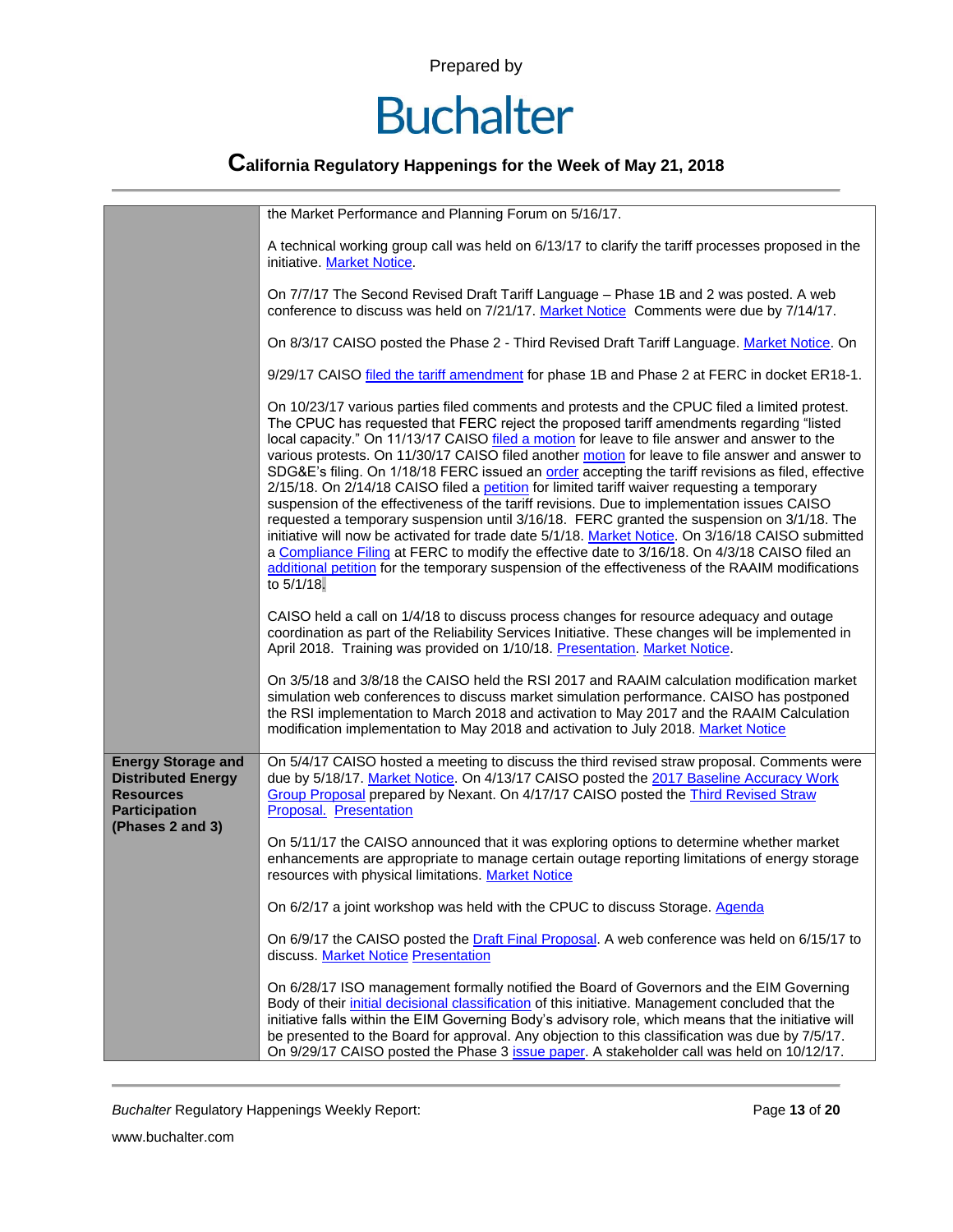

### **California Regulatory Happenings for the Week of May 21, 2018**

|                                                                                        | The Phase 3 initiative will continue to identify and evaluate opportunities for increased<br>participation of transmission grid-connected energy storage and distribution-connected<br>resources in the CAISO market. Unresolved topics suggested by stakeholders in Phase 2 will<br>also be considered. Market Notice             |
|----------------------------------------------------------------------------------------|------------------------------------------------------------------------------------------------------------------------------------------------------------------------------------------------------------------------------------------------------------------------------------------------------------------------------------|
|                                                                                        | A workshop to discuss the Phase 3 scope originally scheduled for 12/11/17 has been cancelled.<br>The workshop will not be held until 2018. Market Notice                                                                                                                                                                           |
|                                                                                        | On 11/6/17 CAISO hosted a workshop to discuss proposed topics for phase 3. Several<br>Stakeholders gave presentations. Market Notice On 11/17/17 CAISO posted the draft tariff<br>language for phase 2. A web conference to discuss was held on 12/12/17. Market Notice.                                                           |
|                                                                                        | A customer partnership group call was held on 12/13/17 to discuss implementation of demand<br>response current changes associated with phase 2 of the proceeding. Questions and comments<br>to be discussed during the call were due by 12/6/17. Market Notice                                                                     |
|                                                                                        | A workshop to discuss Phase 3 was held on 1/16/18. Market Notice Agenda Presentation<br>On 2/15/18 CAISO posted the Phase 3 straw proposal. A workshop to discuss phase 3 was held<br>on 2/21/18. Comments were due by 3/7/18. Market Notice                                                                                       |
|                                                                                        | A workshop to discuss Phase 2 was held on 2/27/18. Market Notice Presentation                                                                                                                                                                                                                                                      |
|                                                                                        | On 2/22/18 CAISO posted the Phase 3 straw proposal. A technical working group meeting was<br>held on 3/29/18. Comments were due by 4/9/18. Market Notice. Agenda                                                                                                                                                                   |
|                                                                                        | A customer partnership group call was held on 3/27/18 to discuss implantation of current<br>Demand Response changes associated with Phase 2. Market Notice                                                                                                                                                                         |
|                                                                                        | On 4/9/18 CAISO posted the revised draft tariff language for Phase 2. Comments were due by<br>4/16/18 and a web conference to discuss will be scheduled based on comments received.<br><b>Market Notice</b>                                                                                                                        |
|                                                                                        | A customer partnership group call was held on 4/25/18 to discuss implementation of current<br>demand response changes associated with phase 2. Questions and comments were due in<br>advance of the call by 4/18/18. Market Notice Presentation                                                                                    |
|                                                                                        | On 4/30/18 CAISO posted the Phase 3 revised straw proposal. A call to discuss was held on<br>5/10/18. Comments are due by 5/21/18. Market Notice                                                                                                                                                                                   |
|                                                                                        | A customer partnership group call is scheduled for 6/1/18 to discuss implementation of current<br>DR changes associated with phase 2 of the proceeding. Market Notice                                                                                                                                                              |
|                                                                                        | A public stakeholder working group call is scheduled for 6/5/18 to discuss the phase 3 revised<br>straw proposal. Written comments are due by 6/15/18. Market Notice                                                                                                                                                               |
| <b>Transmission</b><br><b>Access Charge</b><br><b>Options for</b>                      | CAISO held a stakeholder meeting in Folsom on 12/13/16 to review the draft final proposal for<br>the TAC Options Initiative. On 12/6/16, CAISO posted the draft final proposal. Market Notice<br>Presentation. The comment deadline ended on 1/11/17.                                                                              |
| <b>Integrating New</b><br><b>Participating</b><br><b>Transmission</b><br><b>Owners</b> | On 12/20/16, CAISO posted an addendum to the draft regional framework proposal. The<br>addendum is intended to provide clarifications in light of questions raised at the 12/13/16<br>workshop. Comments were due by 1/11/17. Market Notice<br>On 3/2/17 CAISO posted a summary of stakeholder comments and the CAISO's responses. |

*Buchalter* Regulatory Happenings Weekly Report: Page **14** of **20**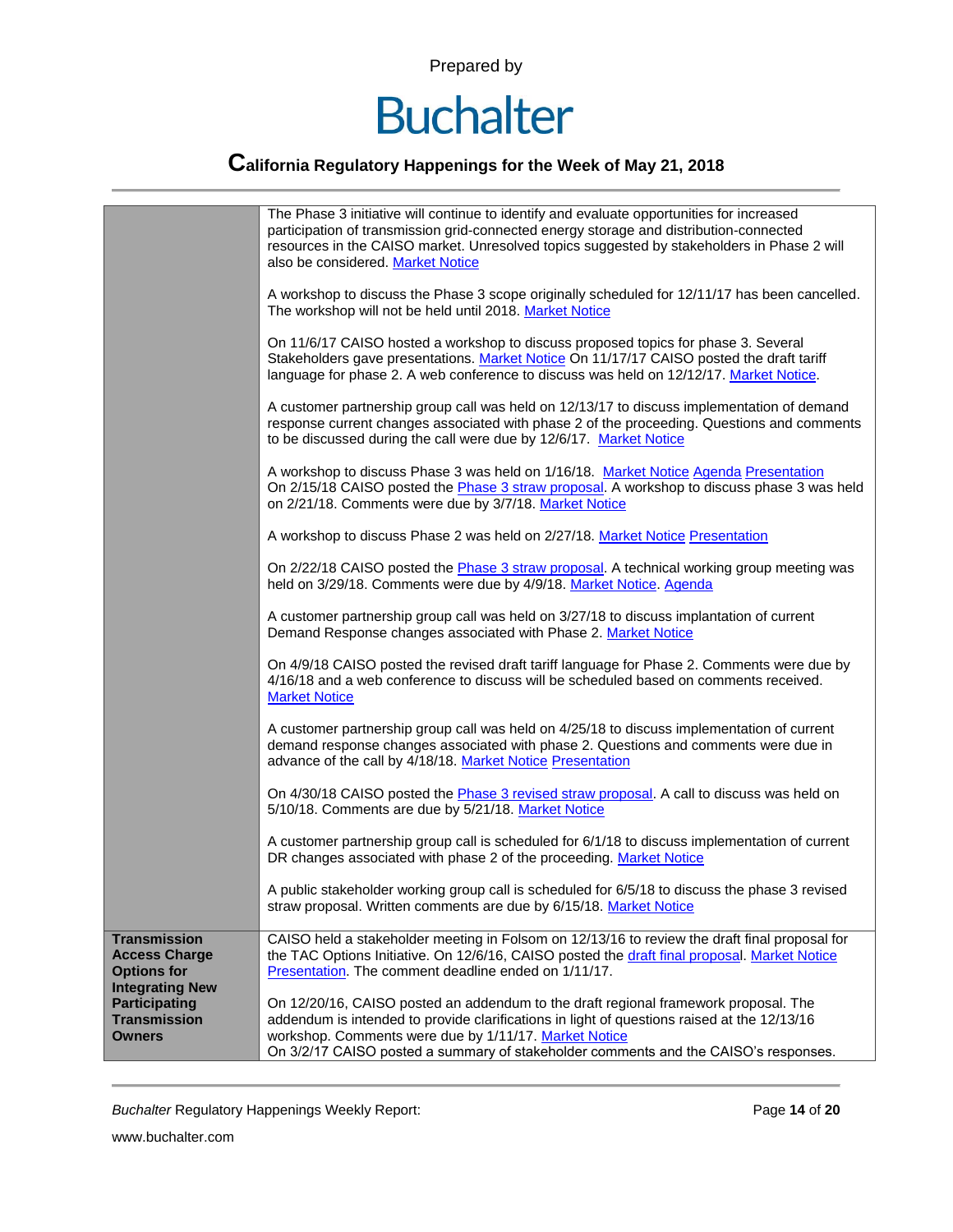

### **California Regulatory Happenings for the Week of May 21, 2018**

|                                                                    | <b>Summary</b>                                                                                                                                                                                                                                                                                                                                                                                                                                                                                                                                                                                                                  |  |  |  |
|--------------------------------------------------------------------|---------------------------------------------------------------------------------------------------------------------------------------------------------------------------------------------------------------------------------------------------------------------------------------------------------------------------------------------------------------------------------------------------------------------------------------------------------------------------------------------------------------------------------------------------------------------------------------------------------------------------------|--|--|--|
| <b>Regional Resource</b><br><b>Adequacy</b>                        | On 12/1/16, CAISO posted a Regional Framework Proposal. A meeting was held on 12/8/16 to<br>review the draft final proposal. Market Notice. The comment deadline was 1/11/17.<br>On 3/1/17 CAISO posted the draft regional framework proposal stakeholder comments and<br><b>CAISO</b> responses.                                                                                                                                                                                                                                                                                                                               |  |  |  |
| <b>Regional Integration</b><br><b>California GHG</b><br>compliance | The CAISO held a stakeholder meeting on 5/31/17 to discuss the draft final proposal for the<br>initiative. On 5/25/17 CAISO posted the Draft Final Proposal.                                                                                                                                                                                                                                                                                                                                                                                                                                                                    |  |  |  |
|                                                                    | On 6/22/17 CAISO held a call to discuss a revised draft final proposal. Market Notice<br>Presentation. On 6/26/17 CAISO posted the Revised Draft Final Proposal. Comments were due<br>by 7/6/17.                                                                                                                                                                                                                                                                                                                                                                                                                                |  |  |  |
|                                                                    | A stakeholder call was held on 12/4/17 to continue discussions on the initiative and the<br>attribution accuracy report. Comments on materials presented were due by 12/18/17. Market<br>Notice. Presentation. CAISO presentation                                                                                                                                                                                                                                                                                                                                                                                               |  |  |  |
|                                                                    | On 2/20/18 CAISO posted the updated Second Revised Draft Final Proposal. A call to discuss<br>was held on 2/22/18. Market Notice Recording                                                                                                                                                                                                                                                                                                                                                                                                                                                                                      |  |  |  |
|                                                                    | On 4/25/18 CAISO posted the Third Revised Draft Final Proposal. A web conference to discuss<br>was held on 5/2/18. Market Notice Presentation. Comments were due by 5/23/18.                                                                                                                                                                                                                                                                                                                                                                                                                                                    |  |  |  |
| <b>Miscellaneous Tariff</b><br><b>Revisions</b>                    | On 4/23/18 CAISO released the 2018 Draft Tariff Clarification Language. Matrix. Comments<br>were due by 5/1/18 and a call was held on 5/8/18.<br><b>Market Notice</b>                                                                                                                                                                                                                                                                                                                                                                                                                                                           |  |  |  |
| <b>Review</b><br><b>Transmission</b>                               | On 4/12/17 CAISO posted a background white paper entitled "How Transmission Cost Recovery<br><b>Through Transmission Access Charge Works Today.</b> "                                                                                                                                                                                                                                                                                                                                                                                                                                                                           |  |  |  |
| <b>Access Charge</b><br><b>Structure</b>                           | On 6/30/17 CAISO posted the issue paper. A stakeholder meeting was held on 7/12/17. Market<br>Notice Presentation. A working group meeting was held on 8/29/17 to discuss the 6/30/17 issue<br>paper. An additional meeting to discuss is scheduled for 9/25/17. Comments following the<br>meeting were due by 10/13/17. Market Notice On 9/15/17 CAISO posted Supporting Materials.<br>On 9/20/17 CAISO posted the questions submitted by stakeholders on Clean Coalition's<br>proposed solution presenting during the 8/29/17 working group meeting. These questions were<br>discussed at the 9/25/17 meeting. Market Notice. |  |  |  |
|                                                                    | On 10/18/17 CAISO announced that the straw proposal had been postponed.                                                                                                                                                                                                                                                                                                                                                                                                                                                                                                                                                         |  |  |  |
|                                                                    | On 1/11/18 CAISO posted the <b>Straw Proposal</b> . A meeting to discuss was held on 1/18/18.<br>Comments were due by 2/15/18. Market Notice                                                                                                                                                                                                                                                                                                                                                                                                                                                                                    |  |  |  |
|                                                                    | A meeting was held on 4/11/18 to discuss the revised straw proposal. Comments on the<br>proposal were due by 4/25/18. Market Notice Presentation                                                                                                                                                                                                                                                                                                                                                                                                                                                                                |  |  |  |
| <b>Imbalance</b><br><b>Conformance</b><br><b>Enhancements</b>      | On 11/29/17 CAISO announced a new initiative Imbalance Conformance Enhancements. An<br>issue paper and straw proposal was posted and a call to discuss was held on 12/8/17. Market<br>Notice. Presentation Issue Paper and Straw Proposal                                                                                                                                                                                                                                                                                                                                                                                       |  |  |  |
|                                                                    | The scope of the initiative it so clarify the CAISO's authority to conform for imbalance in both real<br>time and the day ahead. The initiative will also propose enhancements for the conformance                                                                                                                                                                                                                                                                                                                                                                                                                              |  |  |  |

*Buchalter* Regulatory Happenings Weekly Report: Page **15** of **20**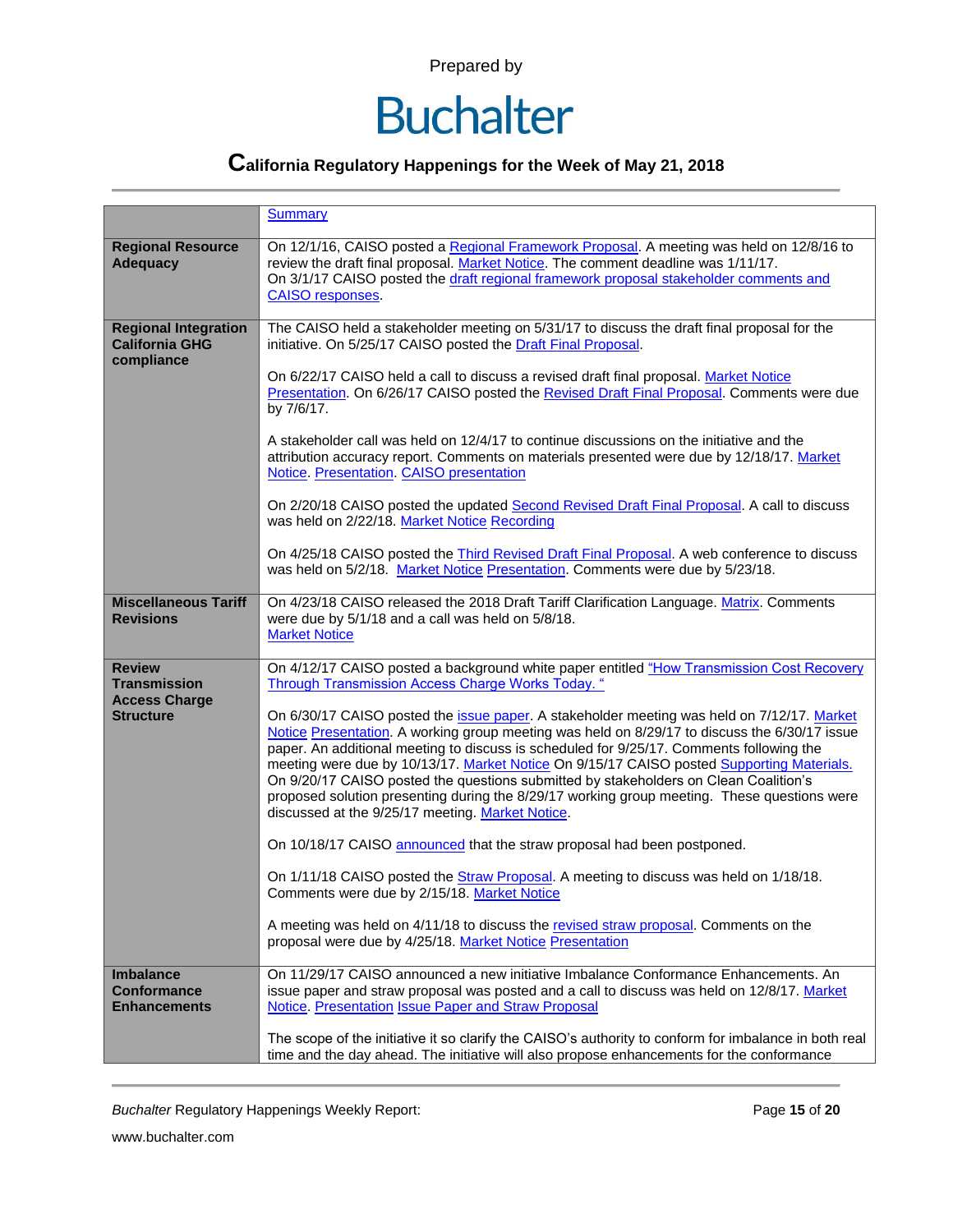

|                                                                      | limiter to ensure price spikes do not result. Comments were due by 12/20/17.                                                                                                                                                                                                                                                                                                                                                                                                                                                                                                                                                                                                                                                                                                                                               |  |  |  |  |
|----------------------------------------------------------------------|----------------------------------------------------------------------------------------------------------------------------------------------------------------------------------------------------------------------------------------------------------------------------------------------------------------------------------------------------------------------------------------------------------------------------------------------------------------------------------------------------------------------------------------------------------------------------------------------------------------------------------------------------------------------------------------------------------------------------------------------------------------------------------------------------------------------------|--|--|--|--|
|                                                                      | On 1/30/18 CAISO posted the Draft Final Proposal. A call to discuss was held on 2/6/18. Market<br><b>Notice Agenda and Presentation</b>                                                                                                                                                                                                                                                                                                                                                                                                                                                                                                                                                                                                                                                                                    |  |  |  |  |
|                                                                      | On 3/14/18 CAISO posted the Updated Draft Final Proposal. Market Notice. Comments were<br>due by 3/21/18.                                                                                                                                                                                                                                                                                                                                                                                                                                                                                                                                                                                                                                                                                                                  |  |  |  |  |
| <b>Reliability</b><br><b>Coordinator</b>                             | On 1/2/18 CAISO announced that it would become its own Reliability Coordinator and offer<br>these services to other balancing authorities and transmission operators in the western US.<br>These services include outage coordination, day-ahead planning and real-time monitoring for<br>reliability. In order to accomplish this task, CAISO gave notice of withdrawal to its current<br>reliability coordinator Peak Reliability. CAISO also provided withdrawal to the agencies funding<br>the agreement with Peak Reliability, including, but not limited to, BANC, WAPA, LADWP, APS,<br>BPA, IID, MID, PacifiCorp, SMUD, Salt River Project, and TID. An informational call was held on<br>1/4/18 and public meetings in Folsom, Portland and Phoenix on 1/17/18, 1/18/18 and 1/19/18<br>respectively. Market Notice |  |  |  |  |
|                                                                      | On 3/13/18 CAISO launched its Reliability Coordinator Services Rates, Terms and Conditions<br>initiative. A stakeholder meeting was held 4/12/18 to discuss the straw proposal. Revised Market<br>Notice Presentation. The comment deadline was extended to 5/4/18. Market Notice                                                                                                                                                                                                                                                                                                                                                                                                                                                                                                                                          |  |  |  |  |
| <b>Interconnection</b><br><b>Process</b><br><b>Enhancements 2018</b> | On 1/4/18 CAISO launched a new initiative, Interconnection Process Enhancements 2018. On<br>1/17/18 the CAISO posted the issue paper. A stakeholder meeting was held on 1/24/18.<br>Comments were due by 2/7/18. The initiative will evaluate potential changes to enhance the<br>CAISO generator interconnection procedures and agreements. Market Notice Topics fall into six<br>broad categories, 1. Deliverability; 2. Energy Storage; 3. Generator Interconnection Agreements;<br>4. Interconnection Financial Security and Cost Responsibility; 5. Interconnection Requests; and<br>6. Modifications. Presentation                                                                                                                                                                                                   |  |  |  |  |
|                                                                      | On 5/9/18 CAISO posted the Straw Proposal. A meeting to discuss was held on 5/21/18. Market<br><b>Notice</b>                                                                                                                                                                                                                                                                                                                                                                                                                                                                                                                                                                                                                                                                                                               |  |  |  |  |
| <b>Day-Ahead Market</b><br><b>Enhancements</b>                       | On 2/8/18 CAISO launched a new initiative, Day-Ahead Market Enhancements. This initiative will<br>address ramping and uncertainty previously left to be resolved by the real-time market. A<br>stakeholder meeting was held on 3/7/18 to discuss the issue paper and straw proposal.<br>Enhancements to be considered include combining the Integrated Forward Market with the<br>Residual Unit Commitment process, changing the day-ahead scheduling granularity from hourly<br>to 15-minute and adding an imbalance reserve product. At the kickoff meeting, CAISO discussed<br>additional design elements. Market Notice. On 2/28/18 CAISO posted the issue paper/straw<br>proposal. Comments on the issue paper were due by 3/21/18. Presentation.                                                                     |  |  |  |  |
|                                                                      | On 4/13/18 CAISO posted the revised straw proposal. A meeting to discuss was held on<br>4/18/18. Market Notice Presentation                                                                                                                                                                                                                                                                                                                                                                                                                                                                                                                                                                                                                                                                                                |  |  |  |  |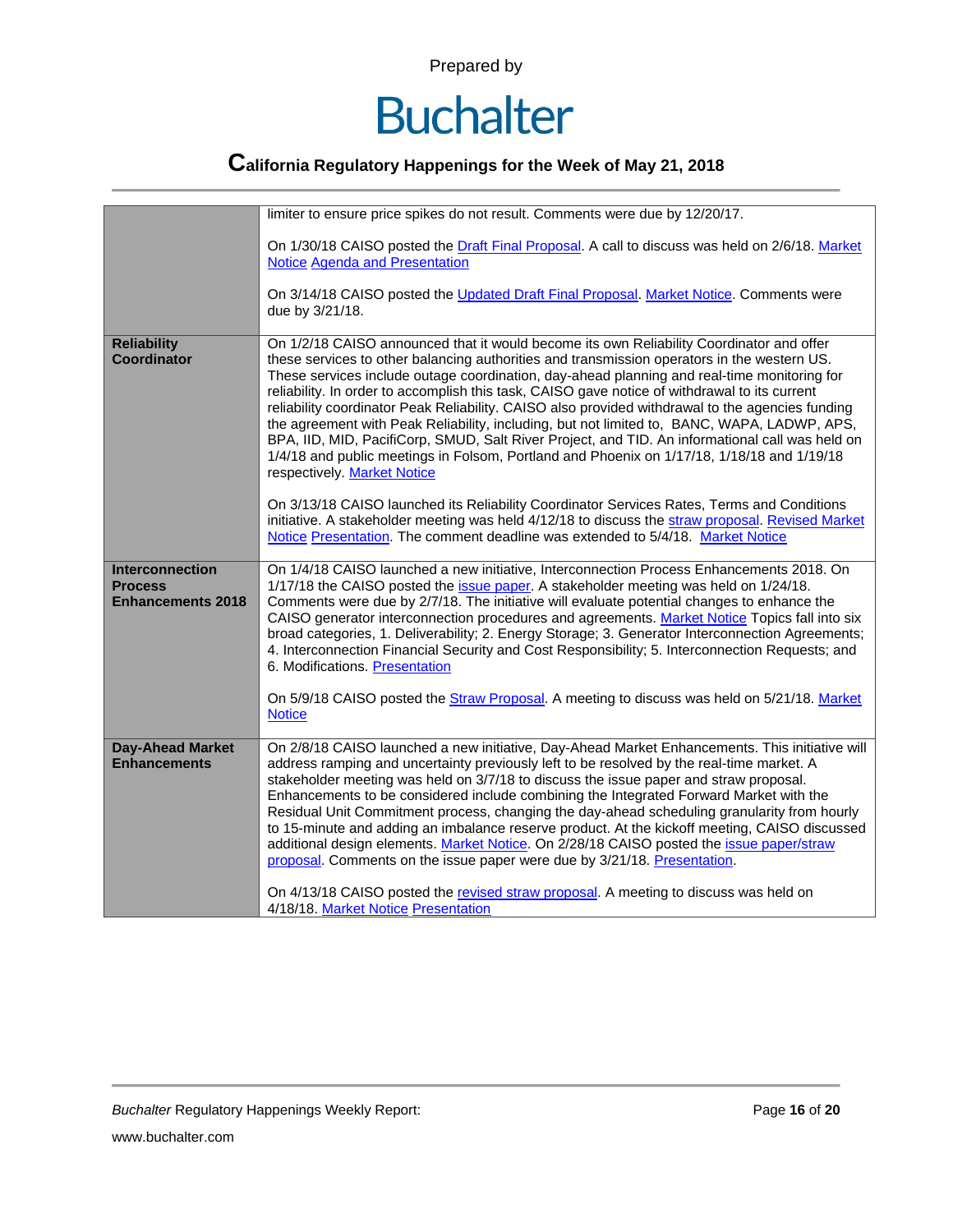### **Buchalter**

### **California Regulatory Happenings for the Week of May 21, 2018**

### **Federal Energy Regulatory Commission**

| <b>Issue</b>                                                                          | <b>Latest Developments</b>                                                                                                                                                                                                                                                                                                                                                                                                                                                                                                                                                                                                                                                 |  |  |  |
|---------------------------------------------------------------------------------------|----------------------------------------------------------------------------------------------------------------------------------------------------------------------------------------------------------------------------------------------------------------------------------------------------------------------------------------------------------------------------------------------------------------------------------------------------------------------------------------------------------------------------------------------------------------------------------------------------------------------------------------------------------------------------|--|--|--|
| <b>Large Generator</b><br><b>Interconnection</b><br><b>Reforms NOPR</b><br>RM17-8-000 | On 12/15/16 FERC proposed reforms to its large generator interconnection processes aimed at<br>improving the efficiency of processing interconnection requests, removing barriers to needed<br>resource development, and assuring continued reliability of the grid. The NOPR revises<br>regulations, the pro forma Large Generator Interconnection Procedures and the pro forma LGIA.<br>While the NOPR applies to large generating facilities (>20MW), the NOPR does seek comment<br>on whether any of the proposed changes should be applied to small generating facilities. News<br>Release NOPR. Comments were due 60 days after publication in the Federal Register. |  |  |  |
|                                                                                       | On 2/23/17, the Commission extended the comment deadline to 4/13/17. On 4/28/17 MID filed<br>an answer.                                                                                                                                                                                                                                                                                                                                                                                                                                                                                                                                                                    |  |  |  |
|                                                                                       | On 7/3/17 Sunflower Electric Power Corporation Mid-Kansas Electric Company requested leave<br>to submit out of time comments. On 7/20/17 Renewable Energy Systems Americas, Inc.<br>submitted a motion to intervene out of time.                                                                                                                                                                                                                                                                                                                                                                                                                                           |  |  |  |
|                                                                                       | FERC convened a technical conference on April 3 <sup>rd</sup> and 4 <sup>th</sup> to discuss issues related to the<br>coordination of Affected Systems raised in the complaint filed by EDF Renewable Energy<br>against MISO, Southwest Power pool and PJM and this Notice of Proposed Rulemaking.<br>On 4/19/18 the Commission issued a final rule, Order 845. The final rule amends the pro forma<br>Large Generator Interconnection Procedures and the pro forma Large Generator Interconnection<br>Agreement. The rule will become effective 75 days after publication in the Federal Register.                                                                        |  |  |  |
| <b>Grid Reliability and</b><br><b>Resilience Pricing</b><br>$(AD18-7)$                | On 1/8/18 FERC initiated this proceeding after terminating RM18-1, a rulemaking tasked with<br>evaluating the DOE pricing proposal. This proceeding will holistically examine the resiliency of<br>the market and asks RTOs and ISOs to provide information on whether the Commission needs<br>to act regarding resiliency. RTOs filed comments on 3/9/18, including CAISO.                                                                                                                                                                                                                                                                                                |  |  |  |
|                                                                                       | On 3/14/18 various energy industry associations filed a joint motion for a 30-day extension of<br>time to file reply comments. On 3/20/18 FERC extended the deadline to submit reply comments<br>to 5/9/18.                                                                                                                                                                                                                                                                                                                                                                                                                                                                |  |  |  |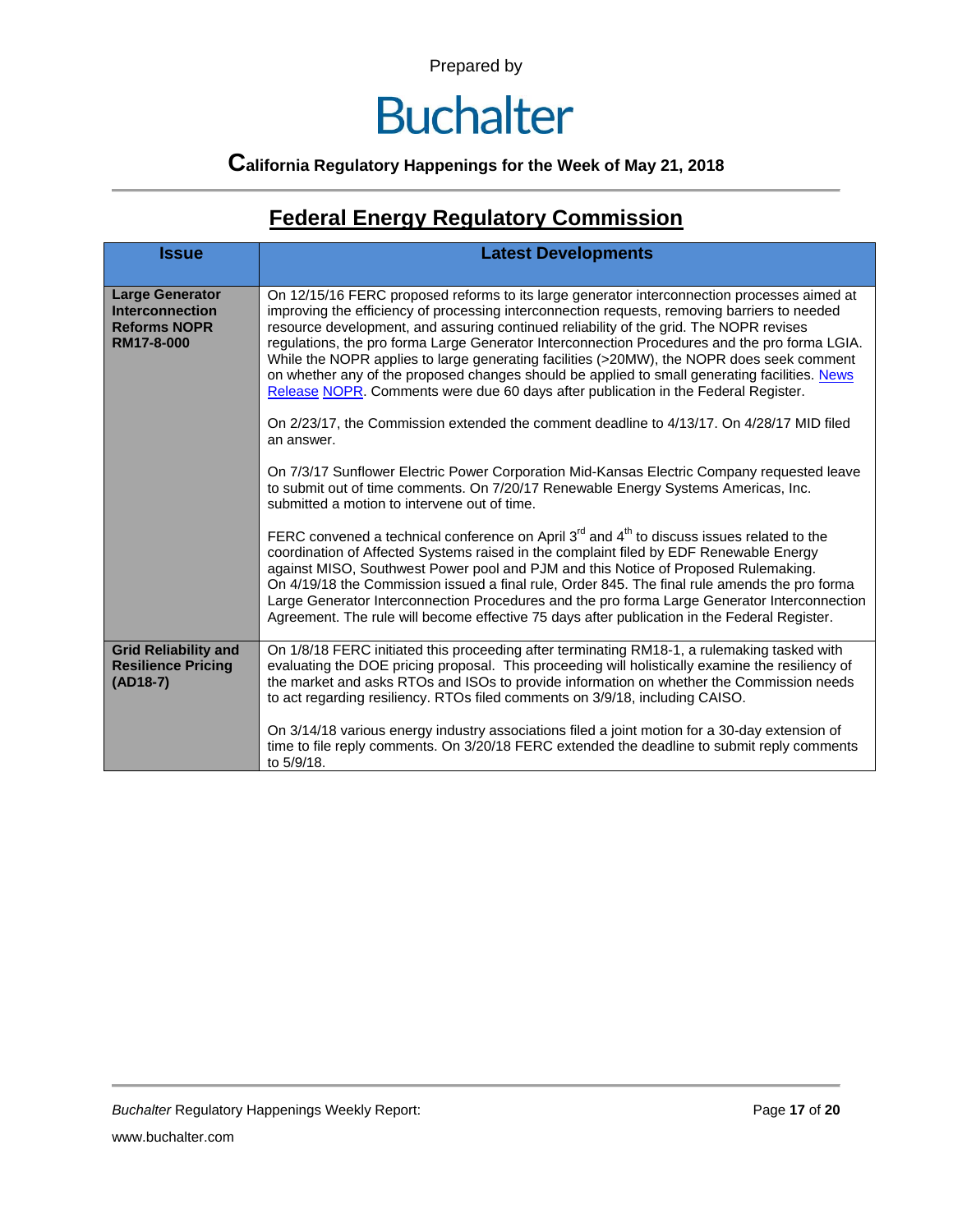### **Buchalter**

**California Regulatory Happenings for the Week of May 21, 2018**

### **Upcoming Meetings**

| May/June 2018 |                |                                                                                                                                                                                                                                                                                                                                                                                                                                                       |                                                                                                                                                                                                                                                                              |                                                                                                                                                                                                 |
|---------------|----------------|-------------------------------------------------------------------------------------------------------------------------------------------------------------------------------------------------------------------------------------------------------------------------------------------------------------------------------------------------------------------------------------------------------------------------------------------------------|------------------------------------------------------------------------------------------------------------------------------------------------------------------------------------------------------------------------------------------------------------------------------|-------------------------------------------------------------------------------------------------------------------------------------------------------------------------------------------------|
| <b>Monday</b> | <b>Tuesday</b> | Wednesday                                                                                                                                                                                                                                                                                                                                                                                                                                             | <b>Thursday</b>                                                                                                                                                                                                                                                              | <b>Friday</b>                                                                                                                                                                                   |
| 28<br>Holiday | 29             | 30<br><b>CPUC IRP</b><br><b>Modeling Advisory</b><br>Group Webinar<br>10am<br>ARB Workshop for<br>proposed<br>regulation for<br>criteria pollutant<br>and toxic air<br>contaminant<br>emissions<br>reporting 10am<br><b>CAISO Review of</b><br><b>RMR and Capacity</b><br>Procurement<br>Mechanism Phase<br>2 Working Group<br>Meeting 10am<br><b>CEC/CPUC Joint</b><br>Workshop on<br>Clean Energy in<br>Low-Income<br>Multifamily<br>Buildings 10am | 31<br><b>CPUC Meeting</b><br>9:30am<br><b>CAISO 2019</b><br><b>Flexible Capacity</b><br><b>Needs Assessment</b><br>1pm<br>ARB Workshop for<br>proposed<br>regulation for<br>criteria pollutant<br>and toxic air<br>contaminant<br>emissions<br>reporting 1:30pm<br>(Oakland) | 1<br><b>CAISO Energy</b><br>Storage and DER<br>Phase 2<br>Implementation<br>Customer<br>Partnership Group<br>Call 9am<br>CEC- California-<br>Mexico Energy<br><b>Efficiency Webinar</b><br>10am |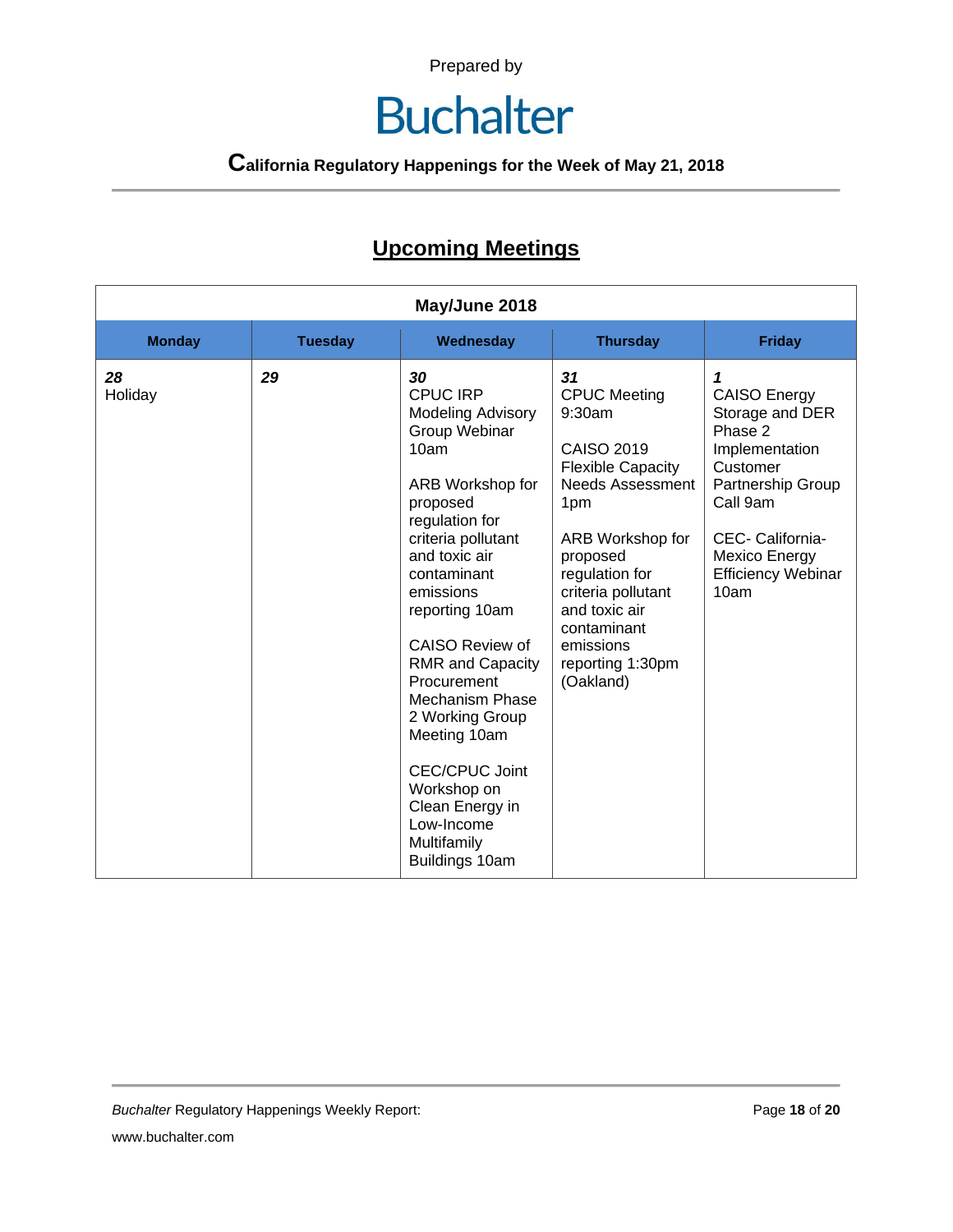

| 4 | 5<br><b>CAISO Energy</b><br>Storage and DER<br>Phase 3 meeting<br>10am | 6<br><b>EIM Regional</b><br><b>Issues Forum</b><br>10am<br><b>CAISO Congestion</b><br>Revenue Rights<br>Call 11am | $\overline{ }$<br><b>CPUC Workshop</b><br>on application of<br>SDG&E for<br>approval of SB350<br>transportation<br>electrification<br>proposals 9am<br>ARB Workshop for<br>proposed<br>regulation for<br>criteria pollutant<br>and toxic air<br>contaminant<br>emissions<br>reporting<br>10am/1:30pm<br>(various cities)<br><b>CEC IEPR</b><br>Workshop on<br>Doubling Energy<br>Efficiencey<br>Savings 10am | 8 |
|---|------------------------------------------------------------------------|-------------------------------------------------------------------------------------------------------------------|--------------------------------------------------------------------------------------------------------------------------------------------------------------------------------------------------------------------------------------------------------------------------------------------------------------------------------------------------------------------------------------------------------------|---|
|---|------------------------------------------------------------------------|-------------------------------------------------------------------------------------------------------------------|--------------------------------------------------------------------------------------------------------------------------------------------------------------------------------------------------------------------------------------------------------------------------------------------------------------------------------------------------------------------------------------------------------------|---|